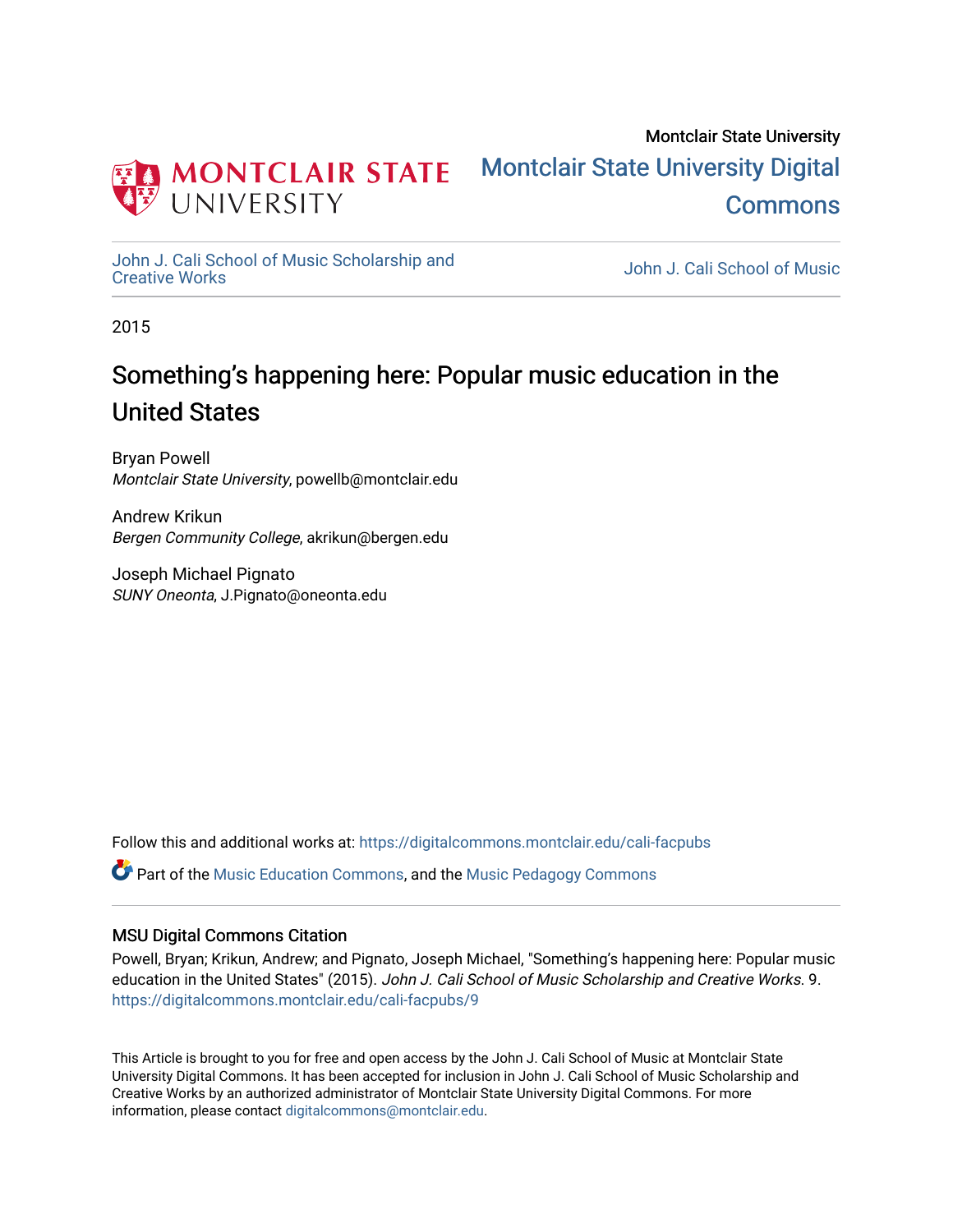

"Something's Happening Here!": Popular Music Education in the United States

 $i$ aspm $\omega$ journal

ISSN 2079-3871

Bryan Powell Amp Up NYC *bryan@ampupnyc.org*

Andrew Krikun Bergen Community College *akrikun@bergen.edu*

Joseph Michael Pignato State University of New York, Oneonta *j.pignato@oneonta.edu*

## Abstract

Although the number of opportunities to learn popular music in the United States continues to grow, popular music education (PME) programs remain exceptional at primary, secondary, and tertiary levels of institutionalized music education. This article provides insight into the unique characteristics of a number of PME initiatives currently operating in the United States. A historical background is established to provide context regarding the history of PME in the United States. Additionally, a focus on an expanding landscape for American PME is included, as is an examination of six specific initiatives that are particularly noteworthy. This review of popular music programs, initiatives, and institutions illustrates the rapid proliferation of PME programs in the United States that has occurred in the twenty-first century. As this brief snapshot of American institutions

IASPM@Journal vol.5 no.1 (2015) Journal of the International Association for the Study of Popular Music ISSN 2079-3871 | DOI 10.5429/2079-3871(2015)v5i1.2en | www.iaspmjournal.net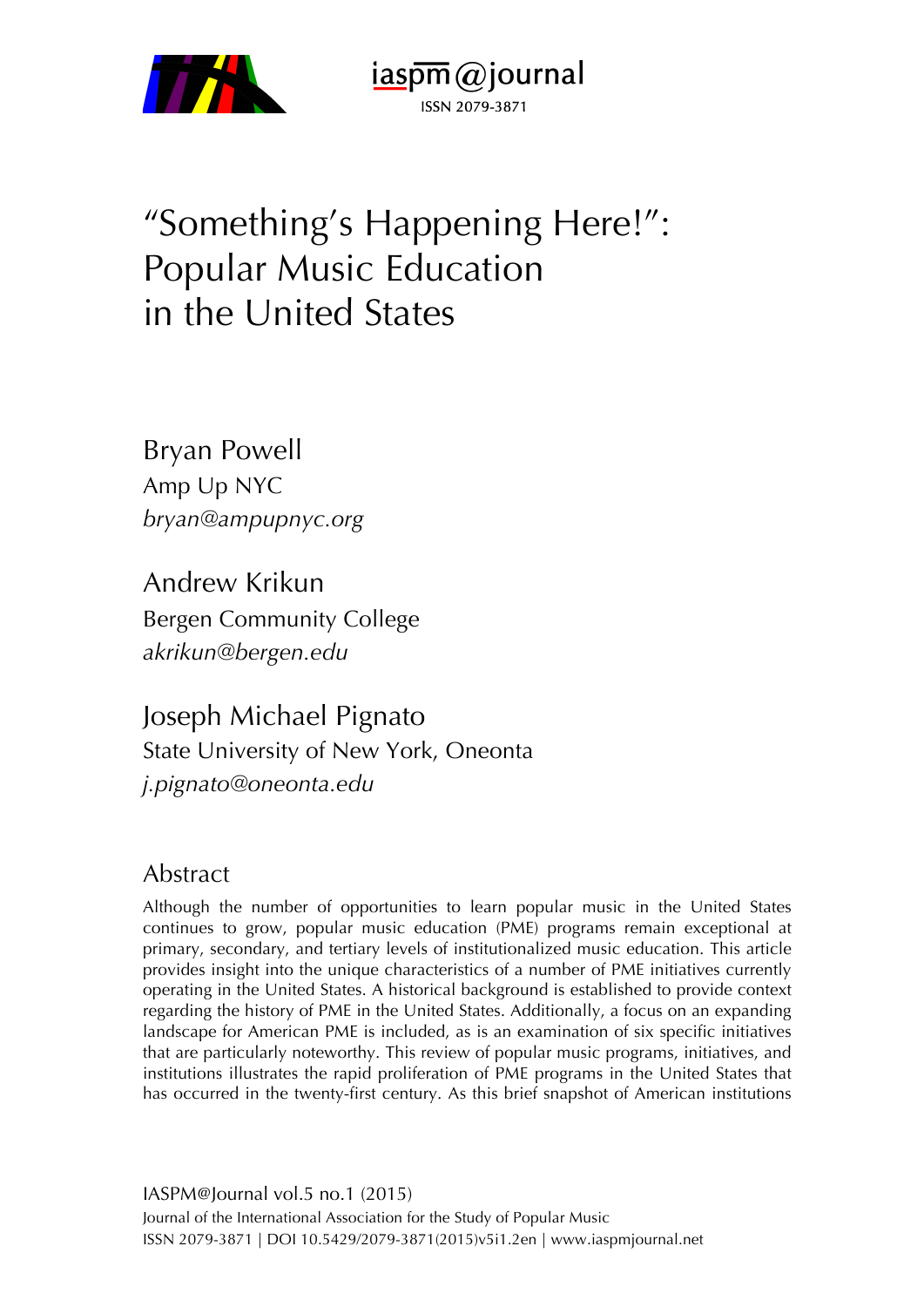and organizations demonstrates, PME in the United States is alive with possibilities and promise.

KEYWORDS: Popular music education, United States, music history, modern band, commercial music

## Historical Foundations

According to American music education historian Jere Humphreys (2004: 92), popular music has "been taught continuously in American schools from the beginning, arguably more so than in other countries. However, the American music education establishment did not formally acknowledge popular music as worthy of being taught until the 'Tanglewood Declaration' of 1968". The academic discourse regarding the history of American PME often begins with the Tanglewood Declaration, the summary statement of a group of fifty musicians, music educators, sociologists, scientists, labor leaders, corporate executives, and government officials gathered together at a symposium sponsored by the Music Educators National Conference (MENC, the largest organization in the US representing music teachers, now known as NAfME, the National Association for Music Education) from July 23 - August 2, 1967 in Tanglewood, Massachusetts. In the Tanglewood Declaration, published in 1968, the group concluded that,

Music of all periods, styles, forms, and cultures belongs in the curriculum. The musical repertory should be expanded to involve music of our time in its rich variety, including currently popular teen-age music and avant-garde music, American folk music, and the music of other cultures. (Choate 1968: 139)

British music education scholar Gareth Dylan Smith (2014: 43) has observed, "'Music education' in higher education in the USA tends to refer to the teaching of music teachers, rather to the teaching of music as it does elsewhere in the world". Using Smith's broad definition of music education, PME in the United States can be traced back to the singing schools and tune-books of the Colonial Era.

During the course of the nineteenth century, popular music in the United States was buoyed by the growth of three music industry sectors: music publishing, concert promotion, and musical instrument manufacturing. The growing role of professional music educators helped to disseminate both classical and popular music repertoire and performance practices, serving a population interested in learning instrumental and vocal music. In fact, American music historian Richard Crawford (2000) viewed the development of music education as the foundation of the American music business. Singing schools led by itinerant music teachers continued to proliferate during the antebellum period but began to decline in the years leading up to the Civil War, following the introduction of formal music education into the Boston public schools by Lowell Mason in 1838.

In the latter half of the nineteenth century, cultural hierarchies began to be delineated, creating boundaries between the art music tradition, as promulgated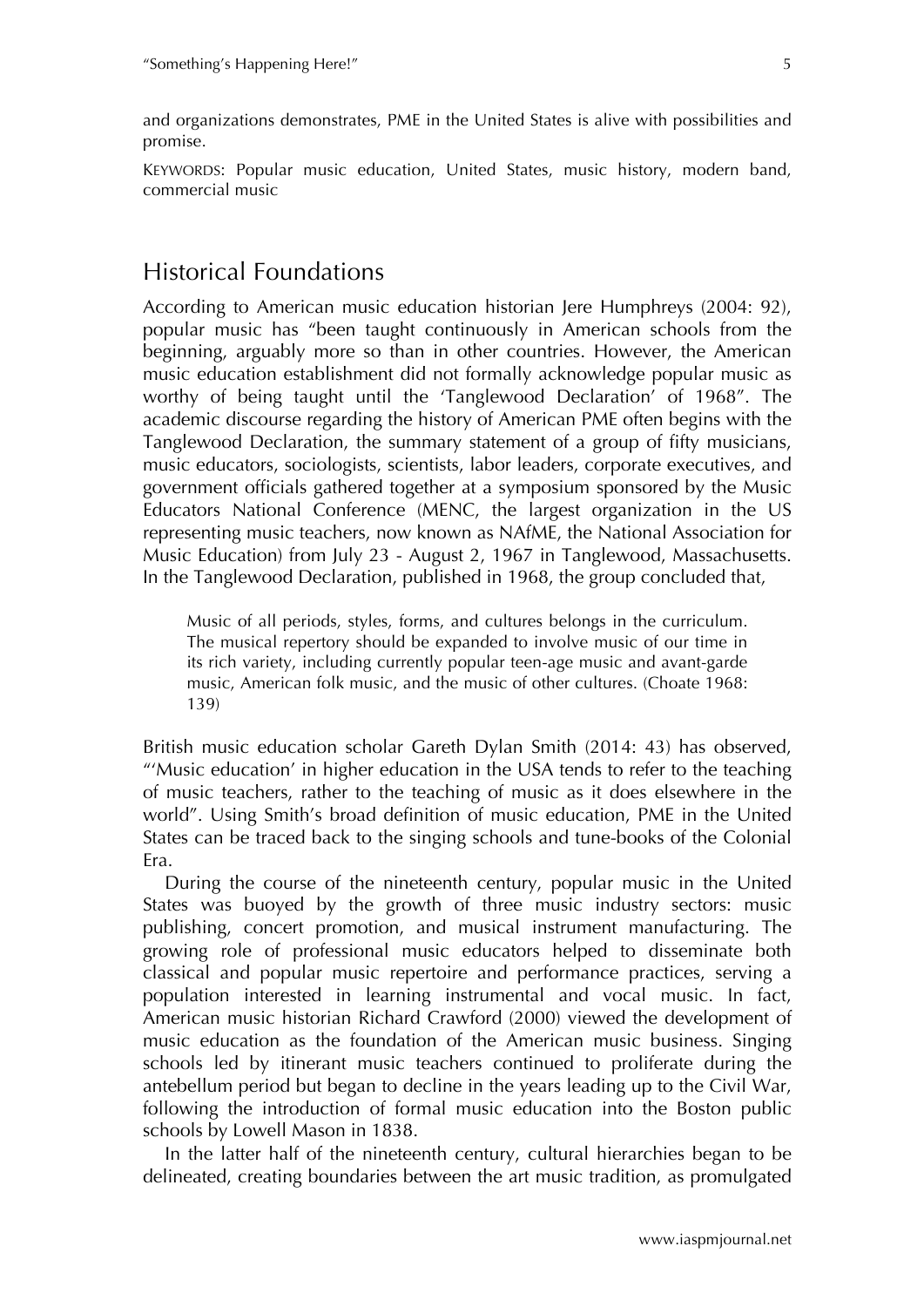by the newly established conservatories, college music programs, orchestras, and elegant concert halls, and the popular music tradition, as exemplified by minstrel shows, vaudeville, and the songs of Tin Pan Alley. According to American historian Lawrence Levine (1988), the patronage of the art music tradition with its attendant extra-musical customs (such as dress and concert behavior), were used to distinguish the tastes of the emerging White Anglo-Saxon Protestant elite from the musical styles preferred by members of ethnic minorities.

The masterworks of the classic composers were to be performed in their entirety by highly trained musicians on programs free from the contamination of lesser works or lesser genres […] audiences were to approach the masters and their works with proper respect and proper seriousness, for aesthetic and spiritual elevation rather than mere entertainment was the goal. (ibid.: 146)

While popular music styles such as ragtime flourished during the early years of the twentieth century, most American music educators were determined to uplift the musical level of the public. One result of this effort was the "music appreciation" movement, with teachers hoping to inculcate students with the ability to discern the inherent superior aesthetic properties of the European art music repertory (Mark 2007: 292-296). As technology, mass immigration, and urbanization transformed American culture, popular music became even more widely disseminated with sheet music sales mushrooming and new listening devices such as player pianos and phonographs becoming purveyors of the most current popular music (Sanjek 1996). Although most public school music educators avoided popular music as unworthy of serious study, private music schools were established to offer students the opportunity to study popular music. The Christensen School of Popular Music, founded in Chicago in 1903 by Axel Christensen, eventually served over 200,000 students in ninety-two branches nationwide (Edwards 2011). In addition to popular music schools, PME was expanded through the use of instructional books, magazines, and correspondence courses.

Even though it has not been well documented, popular music was included in a number of American high schools as early as the 1920s. At the Music Supervisors National Conference annual meeting held in Detroit in 1926, Clarence Byrn, the head of the music department at Detroit's Cass Technical High School, described his popular music program, proclaiming,

Let me go on record as utterly opposed to this un-American attitude of many American school music teachers. Let me urge you all to study the musical needs and demands of our coming citizens before condemning them. Let us teach our music students how to earn a living and how to interpret the customs, longings and aspirations of our own generation, as well as those of the Troubadours and Meistersingers. (Byrn 1926: 243-4)

In Los Angeles, Samuel Browne, band director at Jefferson High School, incorporated current jazz styles in his program in the 1930s, and produced a generation of acclaimed jazz musicians, such as saxophonist Dexter Gordon,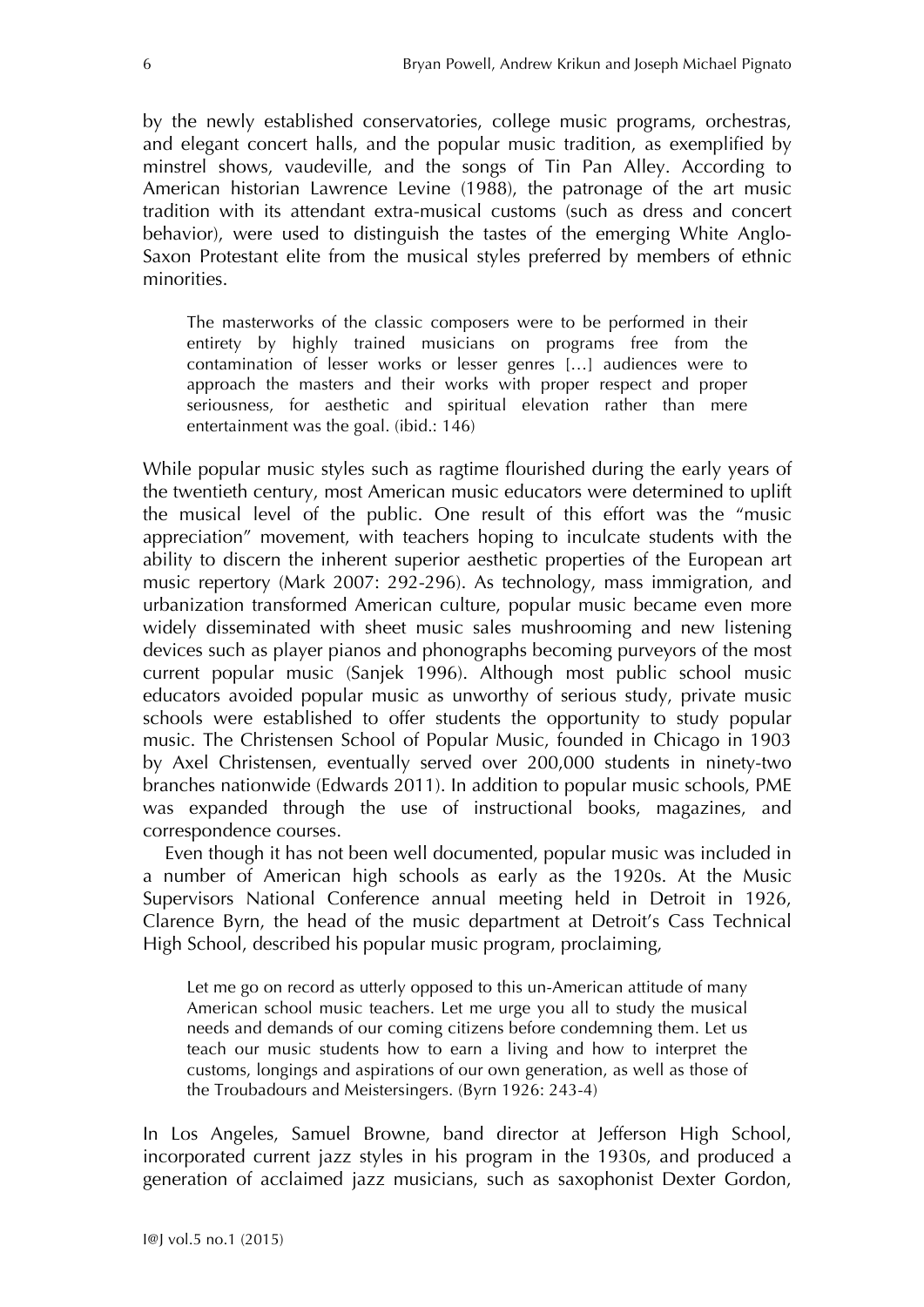drummer Chico Hamilton, trumpeter Art Farmer, and trombonist Horace Tapscott. During the Great Depression, dance bands and vocal groups dominated the American popular music landscape. With Hollywood becoming an important center for the film, radio, and recording industries, several junior colleges in the Los Angeles metropolitan area began to offer popular music courses aimed to prepare students for careers in these industries. Pasadena Junior College appears to be the first American post-secondary institution to offer a popular music course Practical Music Arranging in 1933. Led by band director Dwight Defty, Long Beach Junior College was the first institution to offer a popular music degree, Modern Music, in 1937, followed by Los Angeles City College with its Curricula for Dance Musicians in 1939. While jazz education historians have previously cited Los Angeles City College for its role in the postwar development of jazz education, current research identifies 1939 as the first year of the popular music degree program ("Curricula for Dance Musicians"). Course catalogs at Long Beach Junior College, Los Angeles Junior College, and Los Angeles Junior College, all included the qualifier "popular" music in their course descriptions (Krikun 2014).

At a roundtable discussion at the MENC national conference in 1938 in St. Louis, Fred Beidelman, a music professor at San Diego State Teachers College, noted the results of a survey, in which he discovered that seven junior colleges in California were offering courses in popular music. The music educators at the conference also discussed the appropriateness of teaching jazz and popular music in the curriculum (Krikun 2008). The eminent sociologist Max Kaplan, a music instructor at Pueblo Junior College in Colorado from 1938-1945, was a strong advocate for the modernization of the music curriculum. In a 1943 article, he observed,

Somehow, we have refused to pollute our Divine Mission by beginning from the assumption that music is something that permeates every nook and cranny of most of our lives […]. If Johnny came into a harmony class with the object of learning how to arrange for his jazz band or to write popular music, we pulled out our old harmony texts with all their junk-heap of rules and more rules. (Kaplan 1943: 343)

Following World War II, the surge in college enrollment, the availability of tuition-free education under the G.I. Bill, and the musical education that veterans had received during their military service, combined to produce a pressing need for the education of musicians wishing to develop the skills necessary to pursue careers as professional musicians. In 1945, pianist, composer and arranger Lawrence Berk founded the Schillinger House (later to be known as the Berklee College of Music) in Boston, offering students a diploma in the Schillinger System of Arranging and Composition, consisting of dance band arranging, instrumental and vocal performance, and musicianship courses (Hazell 1995). The same year, educator Alvin L. Learned founded Westlake College of Music in Los Angeles in 1945 to prepare students for careers in the Hollywood studios (Spencer 2013). In 1946, Los Angeles City College inaugurated its "Commercial Music" program, led by former big band arranger Bob MacDonald, and North Texas State College established a dance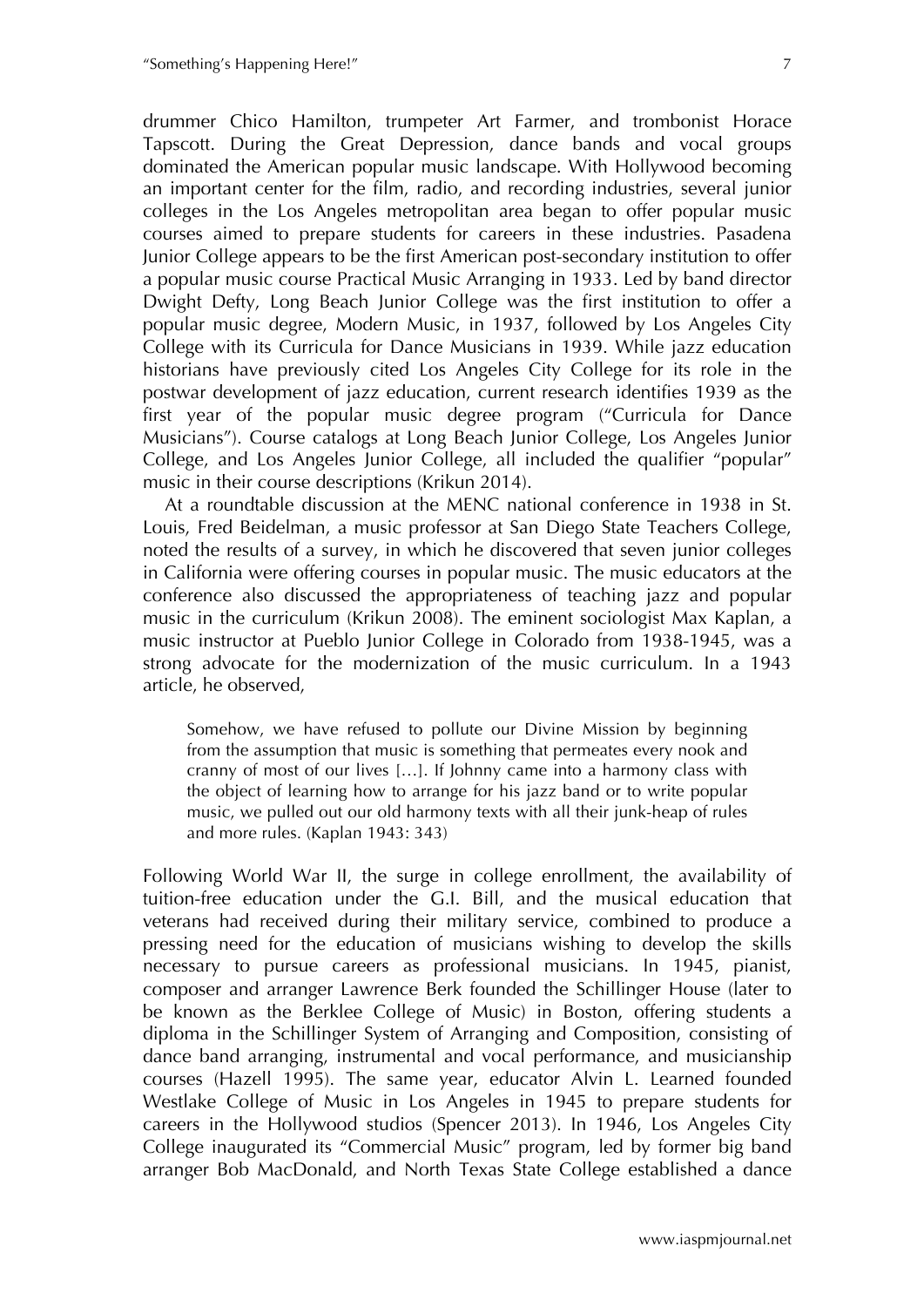band curriculum under the direction of Gene Hall (Krikun 2014; Joyner 2013). These programs are often highlighted by jazz education historians as seminal to the history of American jazz education (Prouty 2012) but can be more aptly described as popular music programs due to their practical training and the central role of the dance band. During the 1950s and 1960s, existing and new programs began to differentiate into jazz studies and commercial music.

Following the publication of the Tanglewood Declaration in 1968, a number of music educators continued to advocate for the inclusion of popular music in the K-12 curriculum. The Music Educators Journal, published by MENC, first devoted a special issue to the topic in November 1969, titled "Youth Music: A Special Report". Over the following decades, other special issues and articles have discussed the role of popular music in the curriculum. Music educators David Hebert and Patricia Shehan Campbell (2000) have summarized and addressed these controversies in their article "Rock Music in American Schools: Positions and Practices Since the 1960s".

During the 1970s, several community colleges in the Southwest established music programs focusing on country and bluegrass music, often with the support of country music performers and country music industry executives. The Hank Thompson School of Country and Western Music was established at Oklahoma's Claremont Junior College (now Rogers State University) in 1973. South Plains College in Levelland, Texas, founded its Commercial Music program in 1975, specializing in country and bluegrass. In the following years, a number of community colleges and state college campuses in the Southern and Southwestern US began to offer country and bluegrass as part of the music curriculum.

Although popular music had become a staple in community college commercial music programs, it was in the fields of musicology and ethnomusicology that popular music gained entrance to the curricula of elite American research universities. Popular music studies, consisting of both interdisciplinary research as well as the emerging field of New Musicology, began to take root in American college and university music programs during the last two decades of the twentieth century. The International Association for the Study of Popular Music (IASPM) was founded in 1981 and soon established a chapter in the United States. Musicologists Jason Hanley and Susan Oehler, of the Rock Hall of Fame and Museum Education department, were instrumental in promoting music pedagogy as an IASPM initiative. In 2006, a Popular Music Pedagogy Committee was formed and the Popular Music Pedagogy Interest Group was established in the following year. Hanley and Oehler co-edited a *Journal of Popular Music Studies* special issue on popular music pedagogy in 2009.

## An Expanding Landscape: Popular Music Education in the US

Whereas the previous section of this article established historical background and context regarding PME in the United States, this section will focus on an expanding landscape for American PME. Although fully delineating that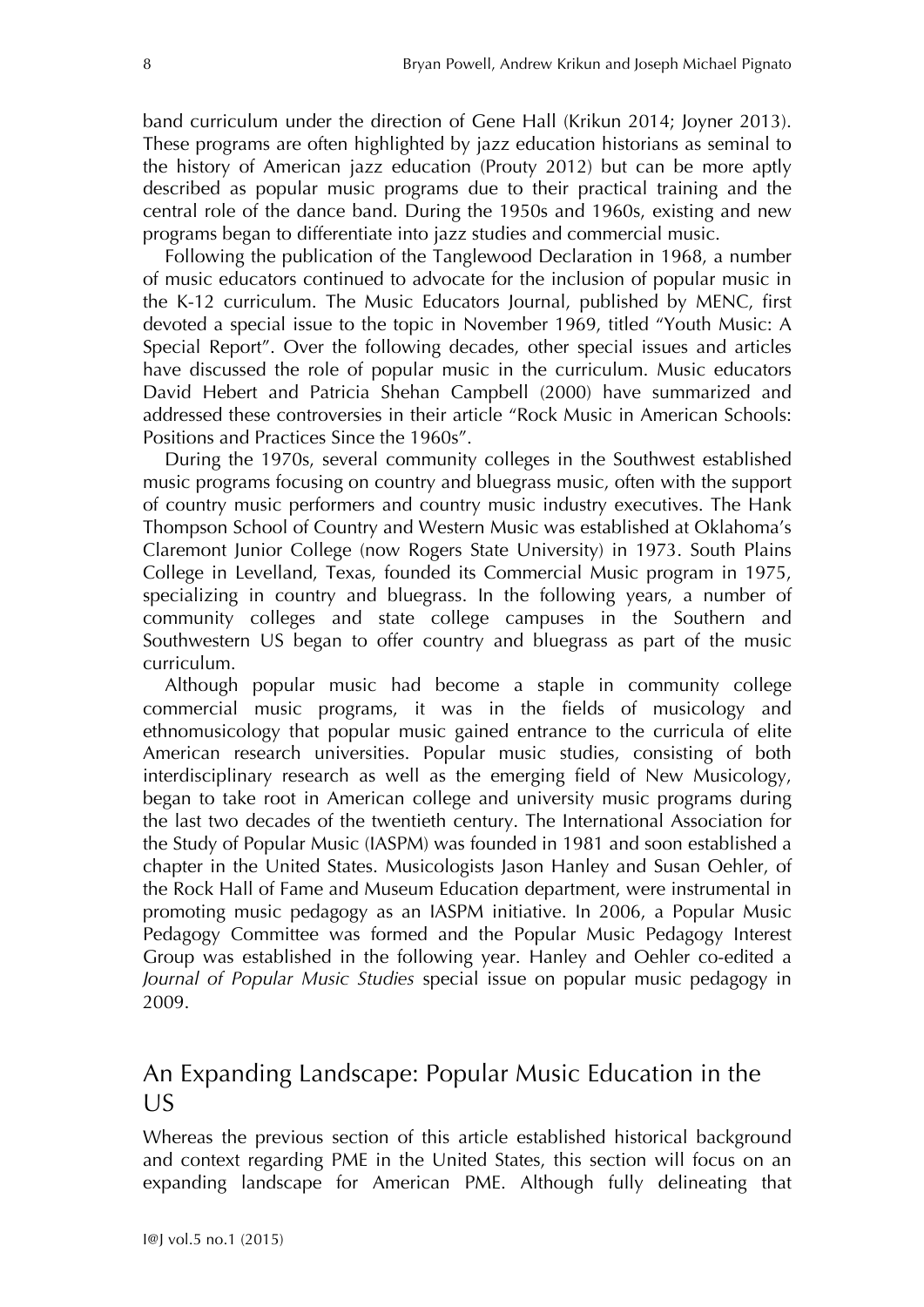landscape would require greater space than available in this article, this section should provide readers with an overview of noteworthy examples of PME programs that emerged from distinct fields of activity. A subsequent section of this article will focus, with greater detail, on select examples drawn from this overview.

Recent developments in the United States suggest that inclusion of popular music in American music education is increasing, that something is indeed happening here. Heretofore, popular music studies largely resided outside the quotidian offerings of music departments. In primary and secondary education, popular music courses often focused on history and could be found in social studies, history, English, and to lesser degrees general music curricula. In tertiary education, popular music studies has had a longer, more established history in disciplines such as communication, media studies, sociology and cultural studies than in music, with musicology and ethnomusicology serving sometimes as exceptions (Krikun 2010). Aspiring popular musicians could seek out private tuition from individual teachers or from teaching studios in music instrument retail shops but organized study of popular music was rare, especially study that included practical music making subjects such as performance or composition.

Today, wide-ranging options for the study of popular music exist for young musicians ages 4-18. Similarly, scores of vocational, college, and university programs have developed for various populations of students across the US. Although no national program for popular music exists in the US, institutional and regional PME initiatives have emerged, many in just the first two decades of the twenty-first century. Primary, secondary, and tertiary education institutions; for profit music education ventures; and non-profit or non-governmental organizations have driven the proliferation of such programs.

A program recently implemented in the Metro Nashville Public Schools (MNPS) might be among the most notable examples of PME in US public schools that are currently in operation. In 2012, The Metro Nashville Public Schools system (MNPS) in the state of Tennessee launched Music Makes Us (MMU), a joint venture between the public school administration, the Mayor of Nashville (the Honorable Karl Dean), and leaders from the city's music industry sector (Music Makes Us 2014). According to the Project's vision statement, MMU seeks to support traditional and contemporary music in public schools with an emphasis on participatory music making. The MMU program develops contemporary music ensembles in genres such as hip hop, rock, bluegrass, and country throughout Nashville public schools. Further, the program focuses on songwriting, audio production, and music industry education to help develop student musicianship, music participation, and cultural and media literacy. In addition to the MNPS and the Mayor of Nashville, sponsors, benefactors, and advisors are drawn from Nashville's formidable music industry and arts community. Notable supporters include Bonnaroo Works Fund, the Gibson Foundation, Warner Music Nashville, The Recording Academy's Producers and Engineers Wing, philanthropist Martha Ingram, and recording industry legend Mike Curb (MMU Facebook page 2014; Music Makes Us 2014).

A similar initiative is underway for the New York City Public School system. Known as Amp Up NYC, the program is spearheaded by Little Kids Rock, a nonprofit charitable organization founded by public school music teacher David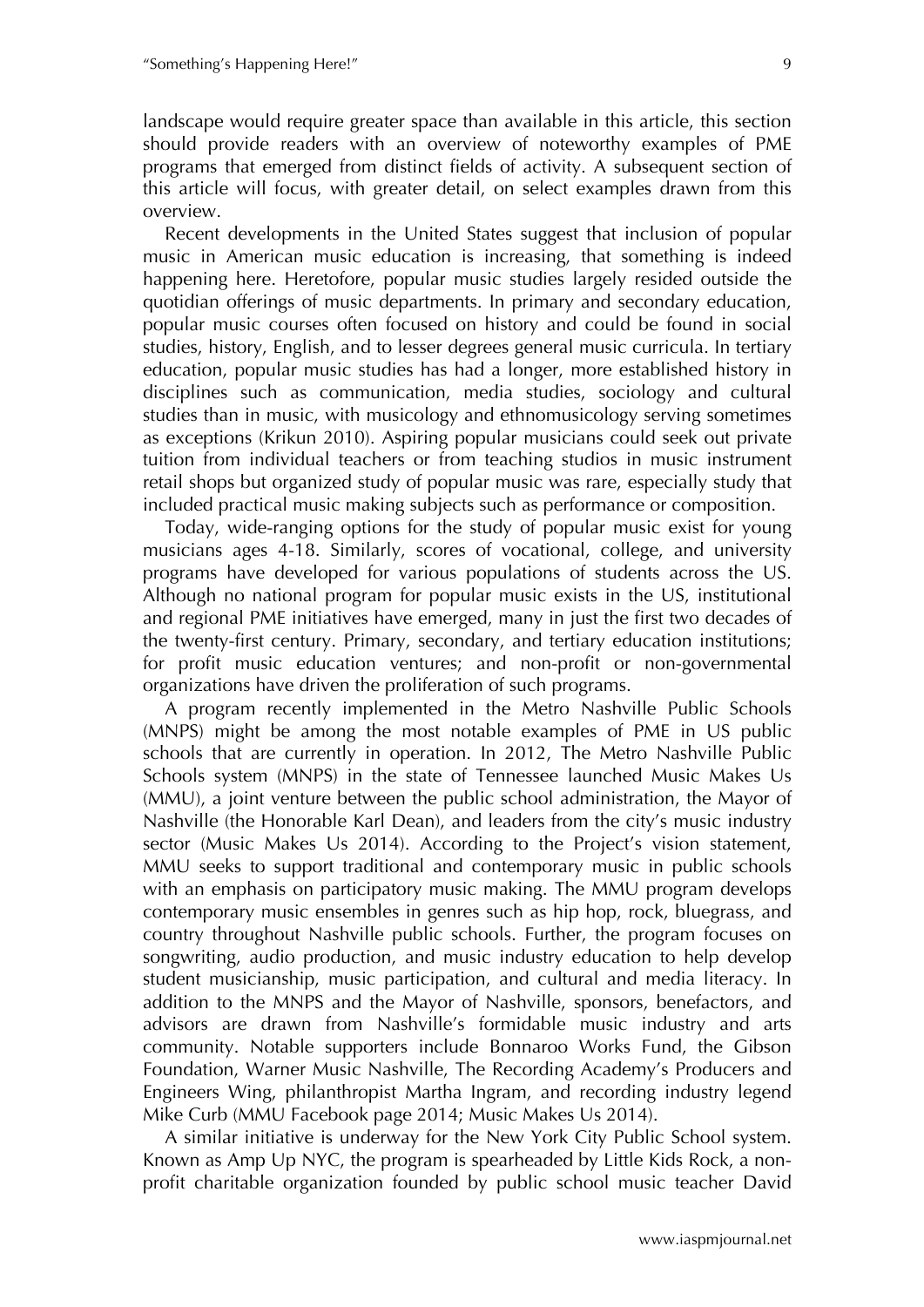Wish. Little Kids Rock have developed a Modern Band curriculum, consisting of guitar, keyboard, bass, drums, vocals, composition, and technology. Amp Up NYC is a joint venture between Little Kids Rock, the New York Department of Education, and the Berklee College of Music in Boston (About Amp Up 2014). Amp Up will help establish popular music programs in 600 New York City public schools (Tempera 2014). Music Makes US and Amp Up NYC are but two examples, noted here for their historically unprecedented scope, scale, and potential influence. Other examples abound, often started in schools by teachers who exhibit the intentionality to stand apart from prevailing music education practices (Pignato 2013: 9, 13).

In addition to public school programs, a number of organizations, for profit and not, have developed summer schools, campus, and afterschool programs for primary and secondary school aged musicians. Institutions such as the Rock and Roll Hall of Fame in Cleveland, the Experience Music Project in Seattle, the Stax Music Academy in Memphis, and the Grammy Foundation in Los Angeles, have offered workshops and camps for both students and educators interested in popular music, since the 1990s. Summer camps featuring popular music instruction have also flourished in the past two decades. Oberlin Conservatory, which has long offered a prestigious secondary school summer program for classical music, launched Music for Everyone (MFE), a songwriting based popular music program, in 2009 (Oberlin 2014). Music for Everyone uses a songwriting based curriculum that features audio production training and a recording label for participants to publish their work (Oberlin 2014).

The emergence of non-governmental organizations dedicated to pop music instruction represents another, relatively new strand in PME in the United States. Organizations such as Little Kids Rock, Girls Rock, the Travelling Guitar Foundation, and The Rock and Roll Forever Foundation have offered programming, instruction, camps, afterschool programs, and curricula for use in and out of school music programs. Girls Rock Alliance, a non-profit organization that started in Portland, Oregon in 2007, runs summer camps for girls, all around the US and abroad. Girls Rock camps vary from location to location but share a commitment to and focus on developing the personal expression and self-esteem of participants by engaging them in popular music performance (Girls Rock 2014). Another non-profit organization, The Traveling Guitar Foundation, provides public schools with guitars and other instruments to supplement diminished music education programming (Traveling Guitar 2014). The Foundation travels to schools, particularly those schools that have suffered cuts in music education programs, and provides instruments, training for students and for music teachers, and ongoing support of fledgling popular music programs.

Perhaps the most ambitious of the non-profit initiatives is Rock and Roll: An American Story, a rock music history curriculum developed by Steven Van Zandt of Bruce Springsteen and the E Street Band. The project, an initiative of Van Zandt's Rock and Roll Forever Foundation, has attracted some major partners including the National Association for Music Education, the National Council for the Social Studies, The Grammy Foundation, and New York University. The initiative draws rich media from commercial partners such as ABC News and delivers materials to schools through Scholastic, the largest educational publisher in the US (Teach Rock 2014).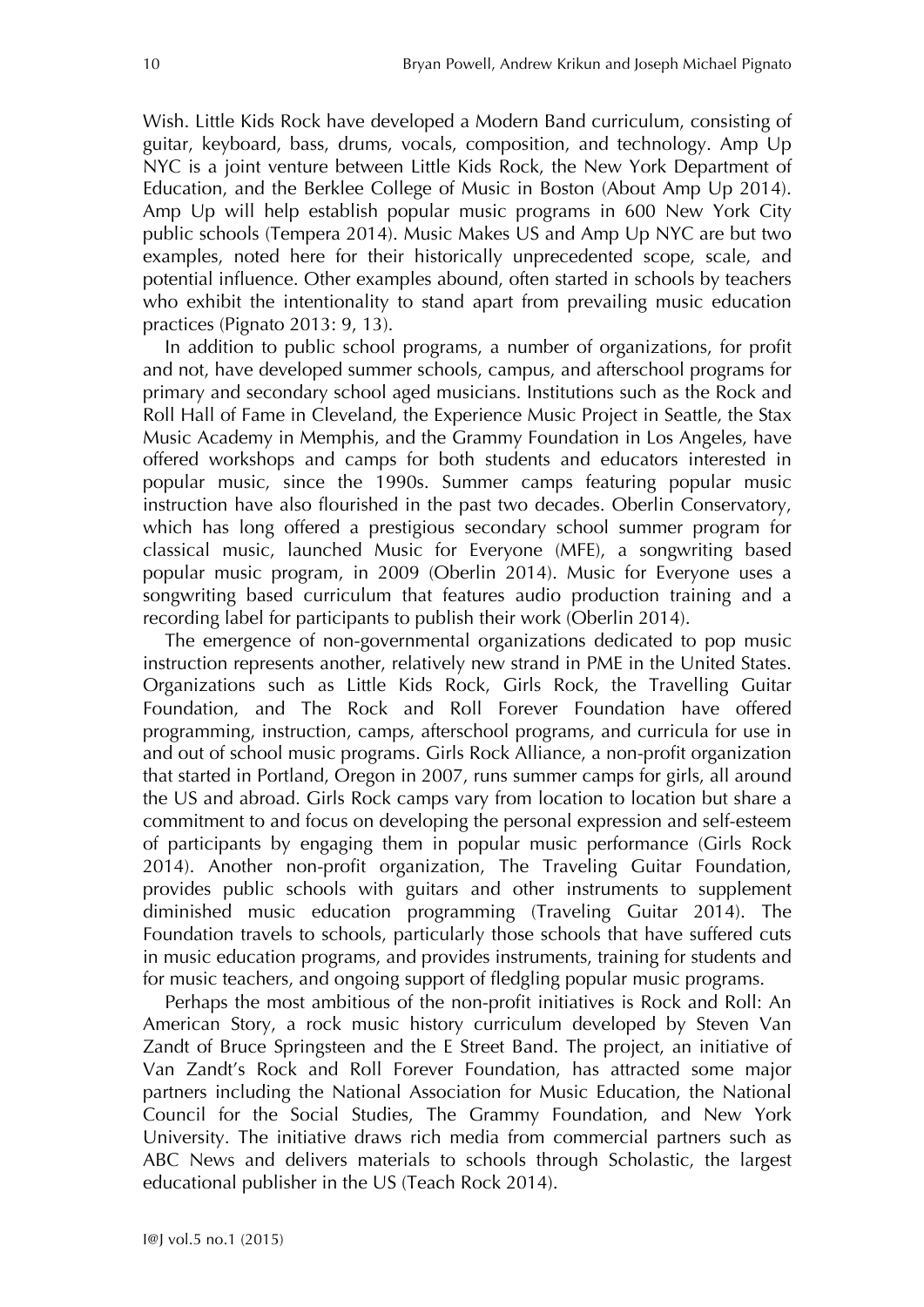In addition to non-profit enterprises, a rising tide of private education ventures has provided American school aged musicians with opportunities to study outside of school in private tuition and in working bands that participate in battles, festivals, and even in regional tours. The largest brand among these programs is School of Rock, a commercial venture that uses a franchise model to develop for profit schools that offer private tuition, band participation, and afterschool programming in suburban and urban centers around the US. Founded by Paul Green in Philadelphia in 2002, the School of Rock now serves over 10,000 students in more than one hundred locations in thirty-one states.

Other examples of for profit popular music schools exist on the primary, secondary and even tertiary levels. Paul Green's Rock Academy, started by the founder of School of Rock, the Woodstock Academy, and the Yo Yo School of Hip Hop offer programs for primary, middle, and secondary school aged children. Full Sail University, McNally Smith University, and Musicians Institute represent for profit programs that offer undergraduate and, in the case of McNally Smith, graduate degrees in popular music production or performance. In addition, students across the United States continue to receive their PME from private music teachers at makeshift schools housed as part of musical instrument retail stores, as well as from instructional books, magazines, videos, and websites.

As Music Makes Us and Little Kids Rock have done with primary and secondary education, a number of American undergraduate music and music education programs have incorporated popular music programs. Some of those programs have PME at their core, for example, in 2009, the University of Southern California's Thornton School of Music launched a Bachelor of Music in Popular Music Studies program, one of the first to be offered in a conservatory style higher education context and the first comprehensive popular music major (specialist music degree) offered by an American liberal arts university system (Greenwald 2013). The USC Popular Music Studies program received approval from the National Association of Schools of Music (NASM) in 2010.

Similarly, the Bruce Hornsby Creative American Music Program at the University of Miami's Frost School of Music (BHCAMP) offers songwriters and musicians interested in popular styles opportunities to work in cooperative groups via a project-based curriculum. The program's offerings are available to all undergraduate music students at the University of Miami, no matter what their major and students from other majors throughout the University at large can take most of the courses (Bruce Hornsby 2014).

Other programs feature popular music as part of particularized majors such as the popular music offerings at the State University of New York, Oneonta (SUNY Oneonta). The SUNY Oneonta Music Industry program offers a number of popular music ensemble courses including jam bands, funk ensembles, a rock repertory ensemble, as well as songwriting and production courses focused on popular repertoire (SUNY Oneonta 2014). Still others, such as New Jersey's Bergen Community College, offer popular music instruction in the context of two-year long vocational training programs or to prepare students for applications to four-year colleges and universities (Bergen Community College 2014). Some, such as Eastern Tennessee State University's Bluegrass, Old Time,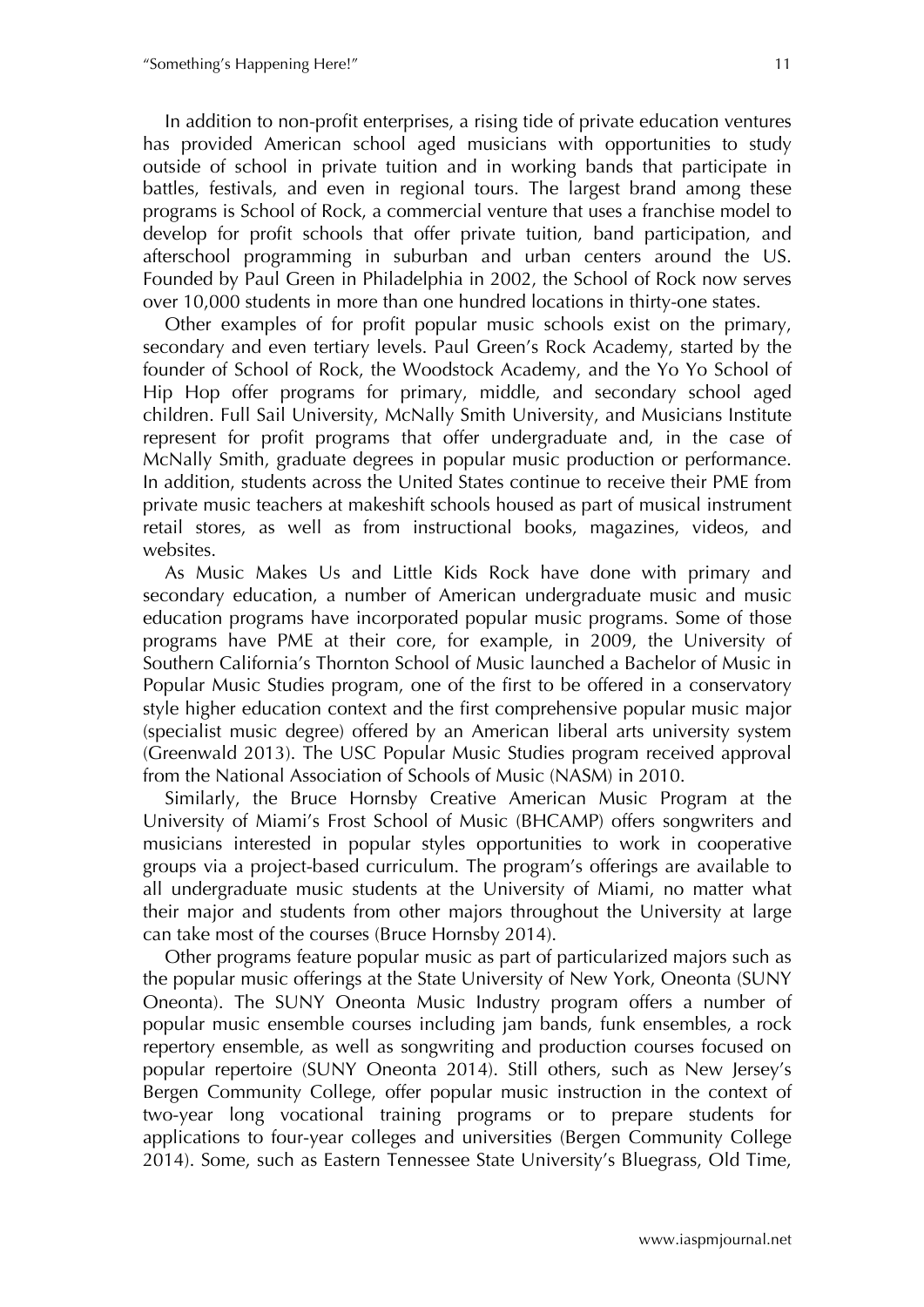and Country Music, straddle popular styles, folk styles, and traditional music (Eastern Tennessee State University 2014).

Many other such programs have emerged in the midst of otherwise traditional music education programs. Music teacher training programs represent a clear example of this phenomenon. Music teacher training programs in the US are somewhat restrictive with regard to the total number of credits students must complete. Required history, theory, and performance courses revolve around the European art music tradition and marginalize multicultural and popular music practices (Wang and Humphreys 2009). Further, music teacher training programs primarily focus on select institutions of US music education, such as concert and marching bands, orchestras, and choral music (Pignato 2010).

Nonetheless, a number of prominent music teacher education programs have developed popular music ensembles, songwriting, and audio production courses as part of their traditional pre-service teacher training programs. Examples include songwriting courses for music education majors at Michigan State University (MSU Songwriters 2014), songwriting and rock ensembles for music majors at the University of Nebraska, Lincoln (Richmond 2013), and an innovative popular music methods program, "Creative Performance Chamber Ensemble", implemented in the undergraduate music education programs at the University of South Florida (Randles 2011).

As one might surmise, the proliferation of popular music programs in primary and secondary education, at vocational schools and universities, and via nonprofit and for profit ventures has captured the attention of scholars in music education research. Consequently, a number of scholarly gatherings focused on education and music learning have proliferated. Examples include the Show and Prove Conference on Hip Hop at NYU in 2012; the Suncoast Music Education Research Symposium in 2011; the Popular Music in Education Symposium convened at Kansas State University, Manhattan, KS, in June 2009; and a special panel at the American Educational Research Association in 2008. In 2007, Garth Alper, a jazz studies professor at the University of Louisiana at Lafayette, published a proposal for a Bachelor of Music in Popular Music Studies degree in the College Music Symposium.

Finally, in 2010, Chris Sampson, the director of the popular music program at the University of Southern California, chaired a new organization dedicated to the promotion and advancement of PME, the Association for Popular Music Education (APME). The charter members consisted of American colleges and universities with active popular music programs, including Belmont University, Berklee College of Music, Catawba College, Greenville College, McNally Smith College of Music, Middle Tennessee State University, New York University, University of Colorado Denver, University of Memphis, University of Miami, and the University of Southern California. In the following years, additional colleges including Bergen Community College and the State University of New York at Oneonta, joined the executive board. The organization has grown each year and has hosted annual conferences in Boston, Nashville, Minneapolis, and Los Angeles (APME About 2014). The APME, which hosted its fourth annual conference in Los Angeles in June of 2014 exists to "promote and advance popular music at all levels of education both in the classroom and beyond" (APME About 2014).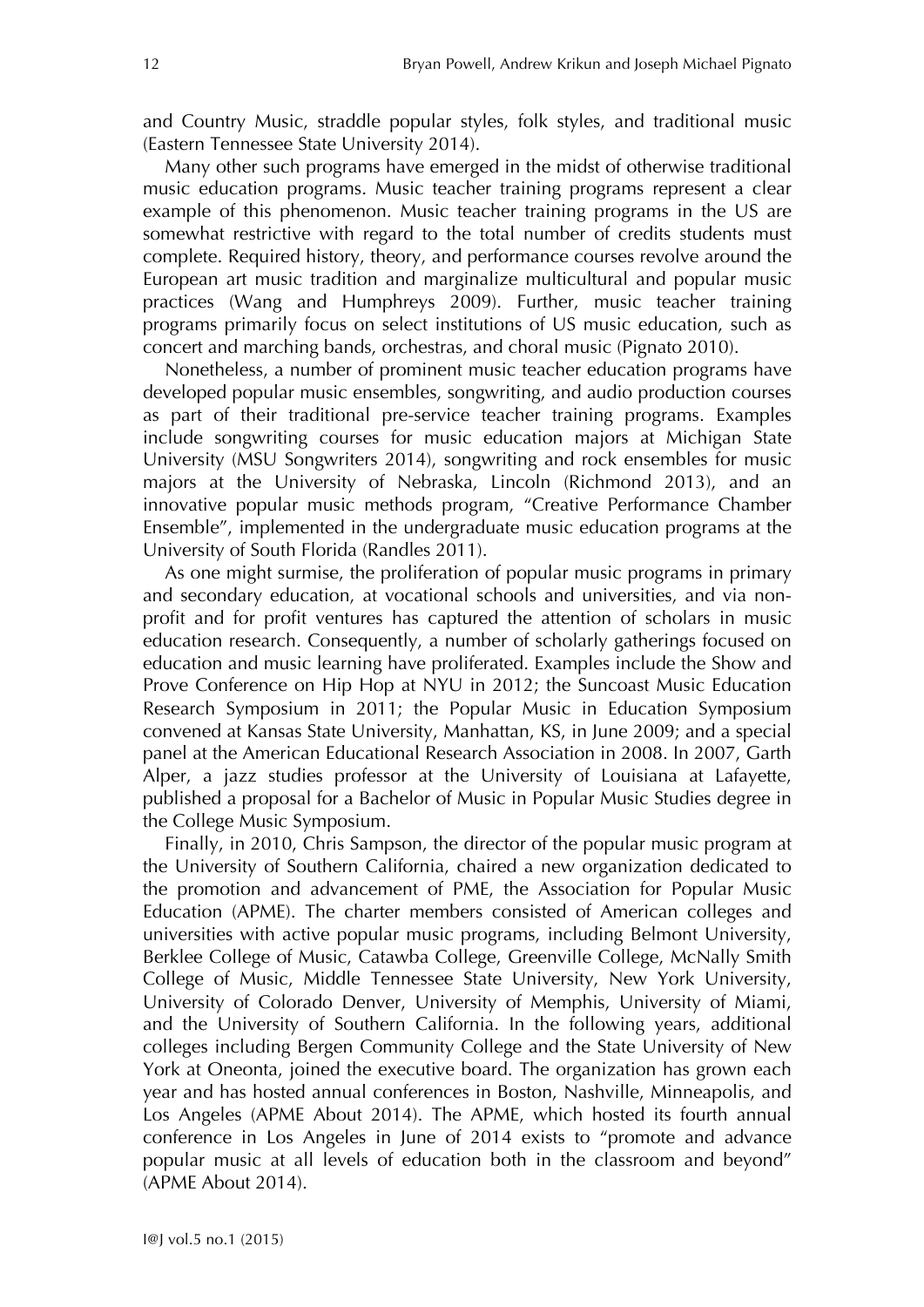The cursory review of popular music programs, initiatives, and institutions provided in this section illustrates the rapid proliferation of PME programs in the United States that has occurred in the first two decades of the twenty-first century. The review is not comprehensive but rather a sampling of representative programs available to aspiring popular musicians in the United States. The following section of this article provides more in-depth consideration of select initiatives drawn from this review.

## Sample Popular Music Education Programs in the US

As Mantie (2013) highlighted, differences in popular music pedagogy discourse exist between the United States and international perspectives. These different discourses arise in part from the variety of contexts in which PME manifests itself in the US. Although there are several noteworthy institutions and organizations that are engaged in PME within the United States, we have chosen the following because they epitomize different classifications in the world of PME.

- University of Southern California (private research university school of music);
- State University of New York, Oneonta (state university college campus);
- Bergen Community College (public community college);
- McNally Smith College of Music (for profit proprietary college);
- Little Kids Rock (a non-profit organization);
- The Association for Popular Music Education (a professional organization for those engaged in PME).

The following section will include brief summaries of PME in these institutions and organizations in an attempt to provide a snapshot of the diversity of PME in the United States.

### *University of Southern California*

The University of Southern California (USC) is a private research university located in Los Angeles, California whose Contemporary Music department contains a Popular Music Performance program. This program, founded in 2009, seeks to meet the needs of students who would like to study music, but are not interested in traditional collegiate classical or jazz music offerings. USC's Bachelor of Music in Popular Music Performance degree offers students a broad range of musical experiences. In addition to music history, theory and songwriting, students also learn about aspects of the business including marketing, publicity, entertainment law, and record promotion. Another unique requirement of the Popular Music program at USC is that all students are required to complete a drum set proficiency course so that they can better understand the role of the rhythm section in popular music programs. In addition to the core requirements, students are also encouraged to take additional classes in music industry and music technology so they might supplement their musical learning.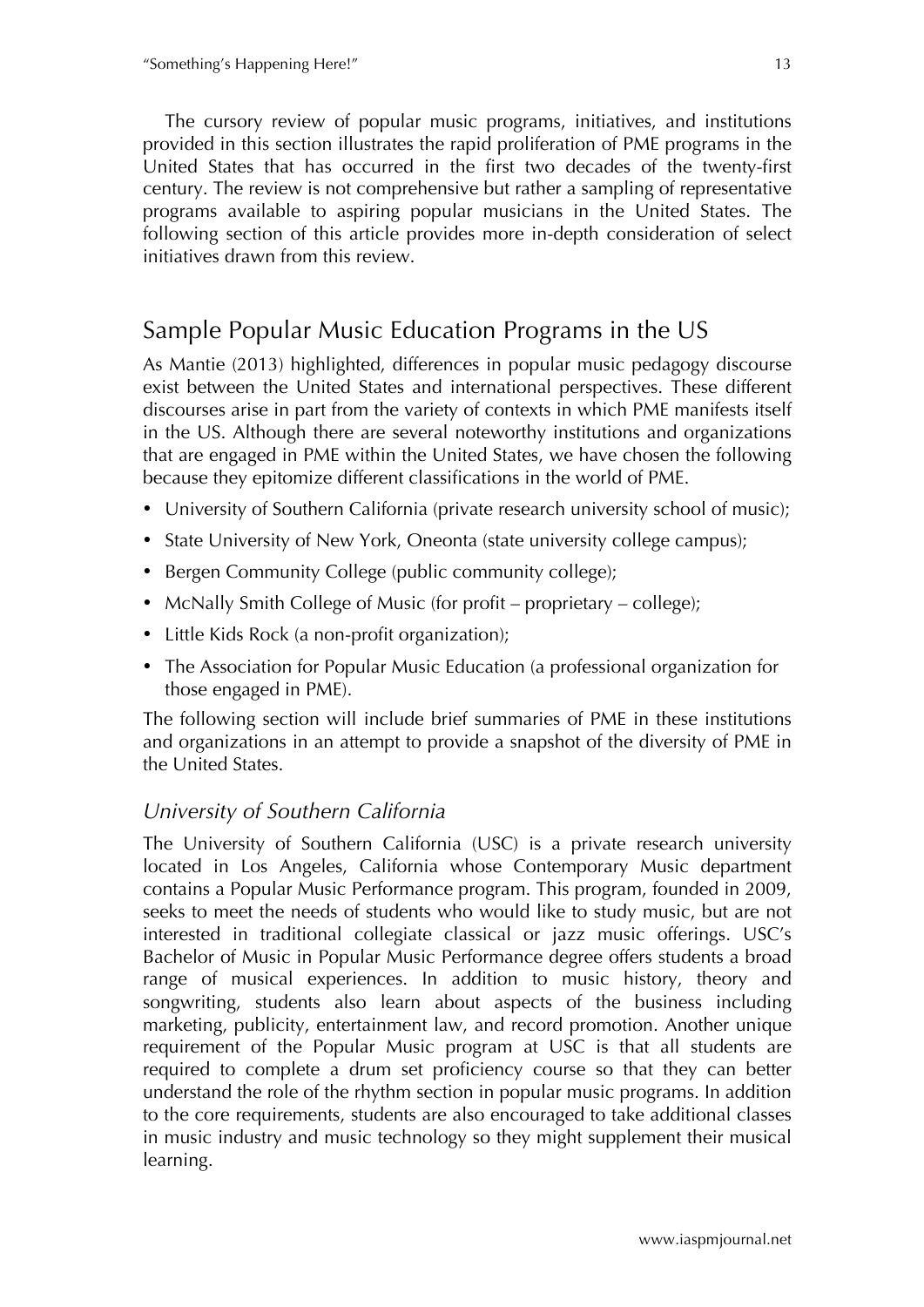In an interview with the *Los Angeles Times* in 2008, Chris Sampson, the Vice Dean of the Division of Contemporary Music and the Founding Director of Popular Music Program stated, "The whole idea is that we'll be bringing it all together under one umbrella [...]. We are building a network of people in different disciplines, whether in technology, business or law [...] and within a college atmosphere, students will have some room to experiment" (Lewis 2008).

Students interested in the Popular Music Program at USC must first go through a pre-screening audition, which requires a video submission to the department. The submissions are then winnowed down to a group of students who are then invited for a live audition at USC. For the 2014-2015 school year, USC received over 400 applications for twenty-five spots in the Popular Music program. While it might seem initially concerning that 94% of applicants that apply to USC are denied admission, USC provides a selective, conservatory-style PME for the top student applicants

#### *State University of New York, Oneonta*

SUNY Oneonta is a member of the State University of New York system, one of the largest comprehensive systems of public higher education in the United States. The Music Department at SUNY Oneonta offers two majors one in Music and the other in Music Industry. The Music major offers a traditional course of study focused on the literature and history of Western art music. The Music Industry program differs considerably. Although Music Industry studies at Oneonta focus on the business aspects of music, media, and entertainment, popular music studies permeate the curriculum. The Music Industry program is one of the largest programs of this type in the country with approximately 350 Music Industry majors at this time of writing. To serve this population of students, the Music Department at SUNY Oneonta offers several performance ensembles that play popular music. Indeed, one of the stated objectives of the SUNY Oneonta music industry program is, "Students will perform in areas appropriate to their need and interest [...] and develop an ability to realize a variety of musical styles" (SUNY College at Oneonta Music Department 2014). The performance ensembles at SUNY Oneonta have included a jam band, a Frank Zappa repertory ensemble, several rock combos, a Latin jazz ensemble, a jazz big band, a jazz octet, two funk bands, an R&B band, and a New Orleans brass ensemble. Enrollments in these courses are open to all students, regardless of major. Participation in these popular music ensembles offers students the opportunity to perform off-campus in venues such as bars and clubs. This approach resembles Westerlund's (2006) observations that PME activities such as bar gigs might represent ways to increase student expertise by providing authentic performance opportunities outside of the classroom.

The SUNY Oneonta Music Department also offers a minor in audio production. The Department has an expansive set of recording facilities, linked via fiber optics, in which students record projects, bands, rehearsals, and live events. The audio production program exists to train sound engineers but also as a conduit to student work. Student performers work in tandem with student engineers to produce recordings that are then marketed by Music Industry Students who run the campus recording label. Students also develop outside the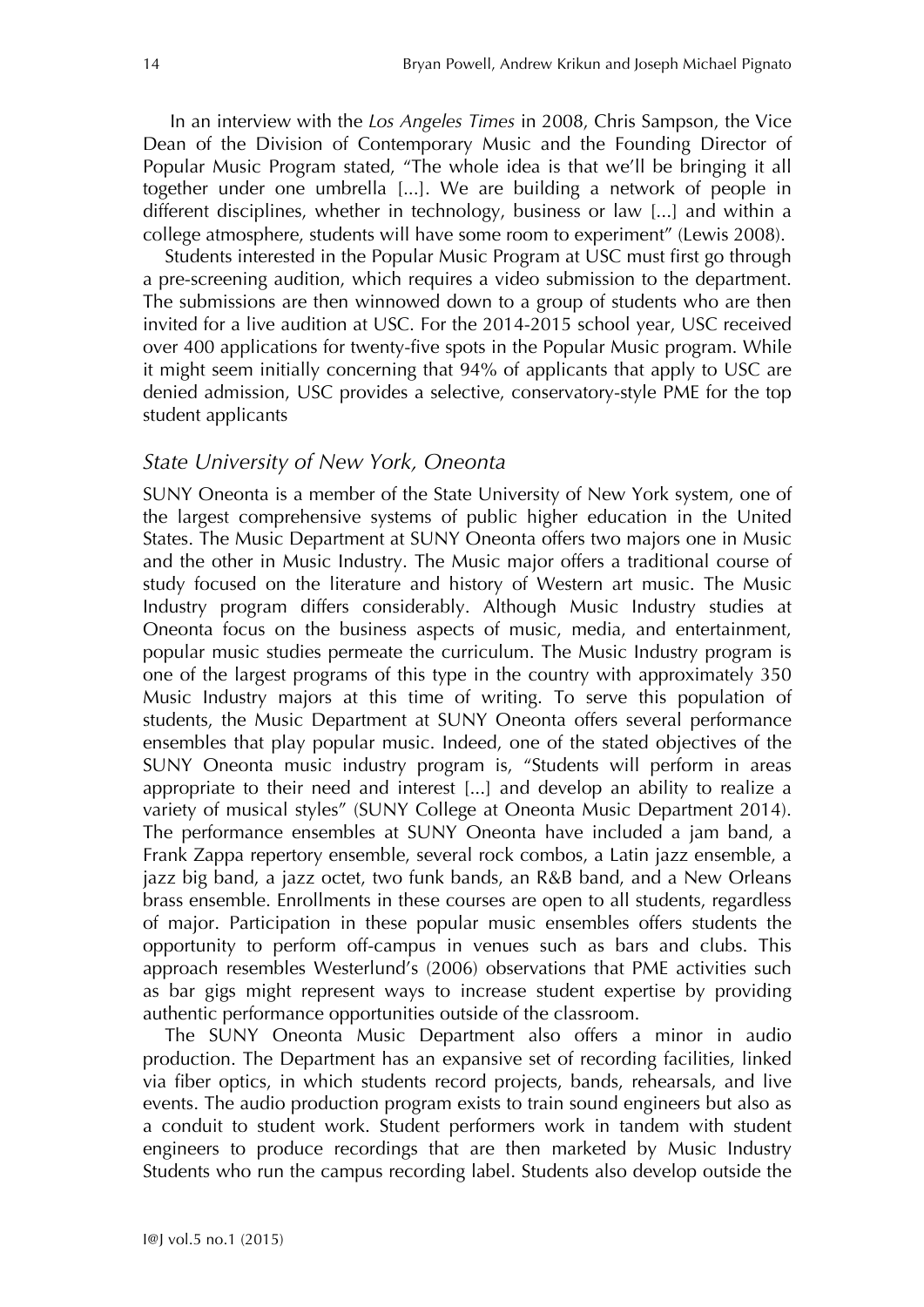formal curriculum through participation in music, production, and music industry clubs such as the Music Industry Club, the Songwriters and Producers Club, and the Audio Production and Engineering Club.

Introduction of popular music ensembles into the Music Industry major at SUNY Oneonta is a strong example of how popular music programs in higher education benefit institutions as well as students. Prior to the introduction of the Music Industry program in the 1980s, the music department at SUNY Oneonta had fewer than ten students who were music majors and only a few full-time faculty (staff). Among the earlier state schools in the United States to develop such a program, the core of Music Industry studies at SUNY Oneonta has always included popular music. That students can play their music, record their projects, and distribute and market their music has attracted applicants who might not fit into traditional tertiary music performance programs.

### *Bergen Community College*

Bergen Community College is a two-year public community college located in Paramus, New Jersey. Although higher education scholars have derided American community colleges with such negative epithets as "the antiuniversity" (Jenks and Riesman, 1968) and "the contradictory college," (Dougherty 1994) and its professors have been described as "honored but invisible," (Grubb 1999), two-year music programs at these colleges have played a significant role in the development of PME at the post-secondary level. Serving the local community, contemporary community college music programs have comprehensive missions: offering associate degrees for students who are planning to transfer into four-year college music programs at the junior level; preparing other students for immediate employment in the music industry; and offering a variety of music classes to non-music majors for general education and cultural enrichment.

In 2005, Bergen Community College introduced two courses focusing on popular music performance and composition, Pop/Rock Ensemble and Songwriting Workshop. These courses were supplemental to the traditional associate music degree programs in music business, music technology, and general music arts. Although historically community colleges have been able to introduce innovative popular music courses for the attainment of vocational degrees (Krikun 2014), PME programs in community college contexts come with unique challenges (Powell 2011). As an open admissions institution of higher learning aimed to provide increased access to underserved populations, community college music programs face specific pedagogical challenges. These include teaching students with diverse musical backgrounds and learning styles; balancing popular musicianship with issues related to classical and jazz musicianship (such as the role of notation); preparing students for auditions and advanced course work at four-year colleges; and an assortment of administrative issues.

Despite these challenges, the popular music programs at Bergen Community College have grown each year, both in the number of student participants and in the scale of performances and productions. After starting with an enrollment of eleven students in its first semester, the Pop/Rock Ensemble has grown to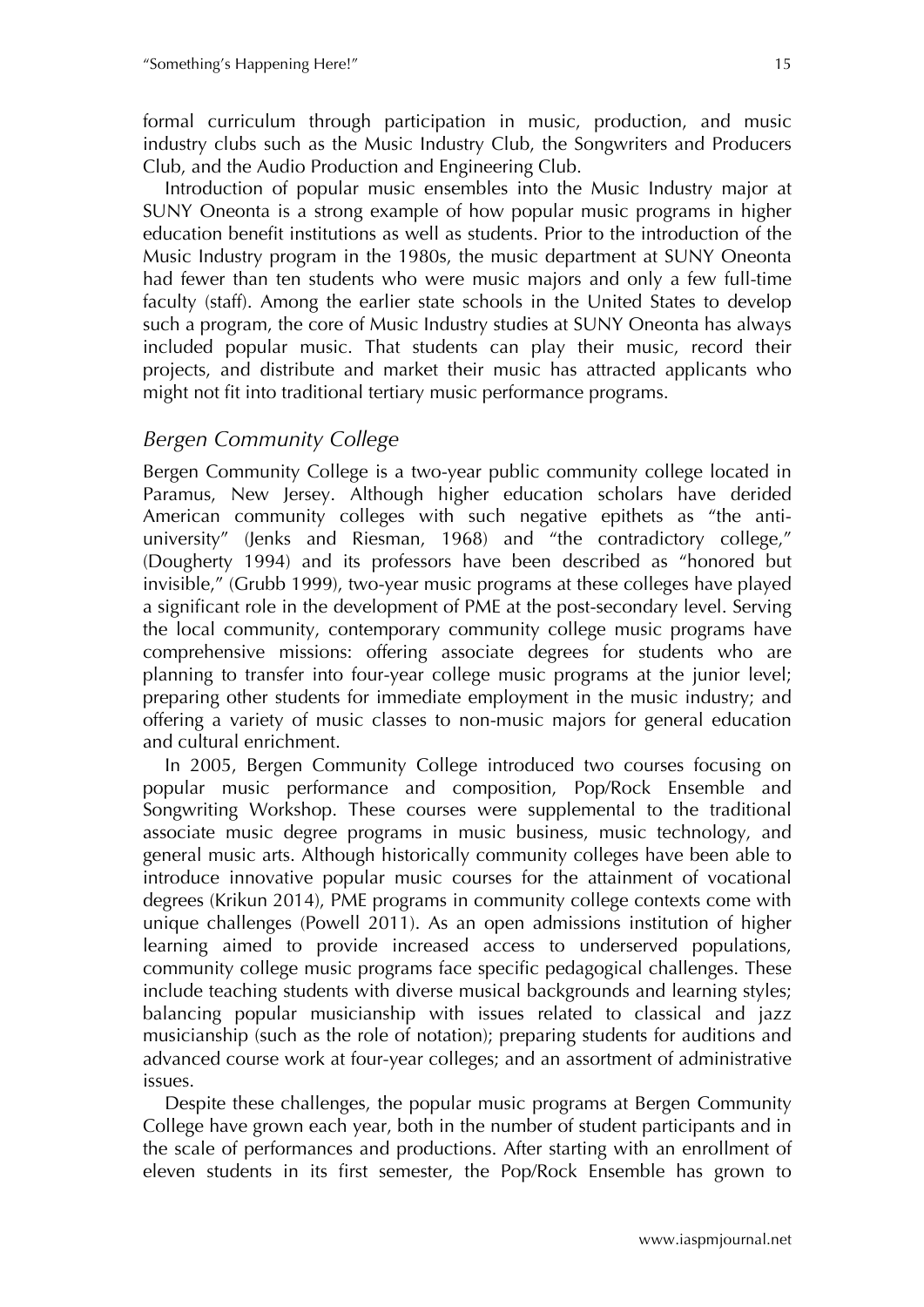regularly have twenty-five students on the course, and has spawned other outlets for musical creativity such as BPM (Business, Production and Music), a student run group dedicated to producing and promoting music events throughout Bergen County. BPM was an offshoot of another new curricular offering, Concert Promotion and Production, which has given students greater opportunities to both produce and perform in showcases and concerts.

American community colleges with vocational programs in music are eligible for federal grants for workplace development, and as in the case of Bergen Community College, feature state-of-the-art music technology in their facilities. In order to smooth the transition for students interested in pursuing popular music at the four-year college level, Bergen Community College has worked on articulation agreements with local colleges and universities with existing popular music programs, such as Ramapo College, William Paterson University, Mercy College, and New York University.

#### *McNally Smith College of Music*

McNally Smith College of Music is a for-profit music college located in St. Paul, Minnesota. The college is unique in the USA in the range of degrees and certificates that they offer students; McNally Smith offers bachelors and masters degrees in a range of fields, as well as two-year associates programs and oneyear diploma programs. The college offers areas of study that include music performance, music business, music technology, composition and songwriting, hip-hop studies, liberal arts and international studies. According to Cliff Wittstruck, the vice president and provost of McNally Smith, what makes the college unique is that they embrace PME while providing students with diverse musical experiences. In an interview with Wittstruck (2014), he explained that it is common at the college for music students across the college to work collaboratively on a project,

Often times you have a student write an original piece of music, and they might give it to other students who will arrange the piece for a larger ensemble. That ensemble will then go into one of the studios we have here on campus and work with the recording students. Once the song is recorded, the music business students get involved with marketing and promoting the song.

Wittstruck also explained that McNally Smith's for-profit status allows the school to respond quickly to update facilities, offer new courses, and best meet the needs of students. Despite recent growing sentiment that situates for-profit colleges as "inferior alternatives that cost too much, consume more than their fair share of federal student aid, and turn out unprepared graduates who default on their student loans" (Wilson 2010), McNally Smith has been able to avoid such descriptions by not following the typical for-profit college model. Unlike many for-profit institutions that are large conglomerates with shareholders and multiple locations across the United States, McNally Smith is a single institution, founded by Jack McNally and Doug Smith. According to Cliff Witstruck, another difference between McNally Smith and other for-profit institutions is the focus on student admissions and student retention. Unlike for-profit colleges that have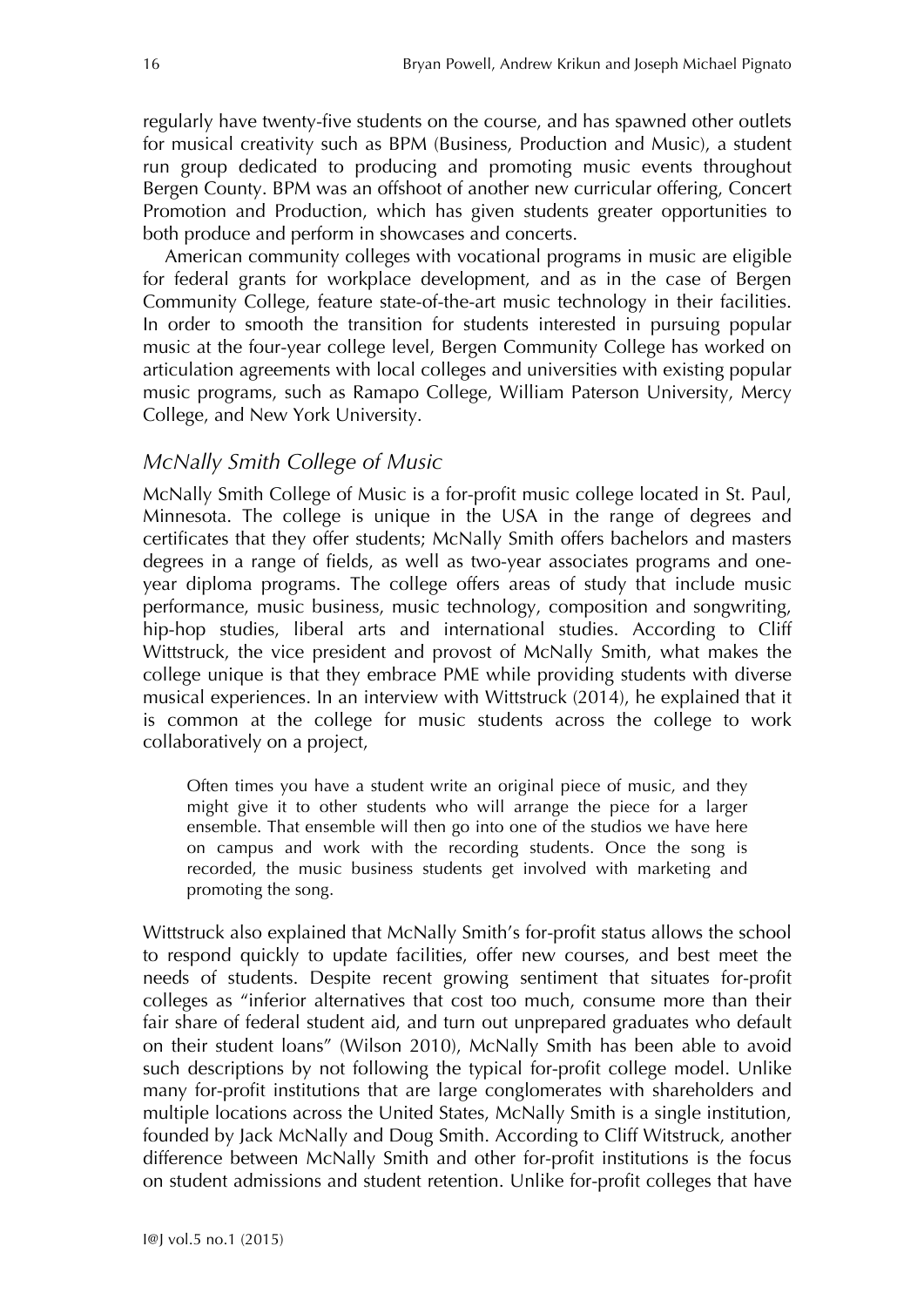no audition requirements, McNally Smith requires student auditions where students have to play and/or sing, or for the production and recording majors, student have to show a history of recording. Additionally, students are required to submit an application essay that outlines their career goals as a musician. As a result, Wittstruck touts the college's retention rates and student default rates as being inline with the national averages for all colleges, both for-profit and nonprofit.

### *Little Kids Rock and Amp Up NYC*

Founded in 2002 by elementary school teacher David Wish, Little Kids Rock has grown to provide modern band programming to over 300,000 public school students throughout the United States. In addition to training teachers to implement Modern Band instruction in their classrooms, Little Kids Rock has donated over 46,000 instruments including guitars, basses, keyboards, and drum kits to inner-city public schools. Unlike similar for-profit organizations like School of Rock, Little Kids Rock is a non-profit program that offers teacher training, programmatic support, and a full class set of instruments, all at no cost to the teachers or their schools. The training and instruments provided by Little Kids Rock are in support of the inclusion of modern band into the music classroom. Little Kids Rock states that modern band teaches students to "perform, improvise and compose using the popular styles that they know and love including rock, pop, reggae, hip hop, R&B and other modern styles. modern band classes feature guitar, bass, keyboard, drums, vocals and computers" (Little Kids Rock 2014). Little Kids Rock promotes modern band as a new kind of school-based music program that includes several genres and approaches to making music, including traditional rock band instruments as well as electronic composition and beat creation.

In an effort to expand the presence of PME in the New York City Department of Education (the largest school district in the United States), Little Kids Rock and Berklee College of Music announced an initiative in 2013 called Amp Up NYC. This three-year initiative is in support of the New York City Department of Education's efforts to expand and advance modern music programming for students, with the goal of bringing free modern band programming to an additional 600 public schools serving 60,000 students from grades Kindergarten through to  $12<sup>th</sup>$  grade (ages 5-18). According to Amp Up NYC's website, this partnership is based on the shared belief that contemporary, popular music is a central cultural asset that is greatly underutilized in public education. The Amp Up NYC initiative will include teacher training, classroom instruction, state-ofthe-art online technology, large donations of instruments, access to Berklee's PULSE Music Method and modern band curricular resources (About Amp Up NYC 2014).

### *The Association for Popular Music Education*

Founded in 2010, the Association for Popular Music Education (APME) was founded by a group of twelve higher education institutions and music centered organizations, with the purpose of building a community of practitioners who were engaged in PME. The authors of this article are involved in the leadership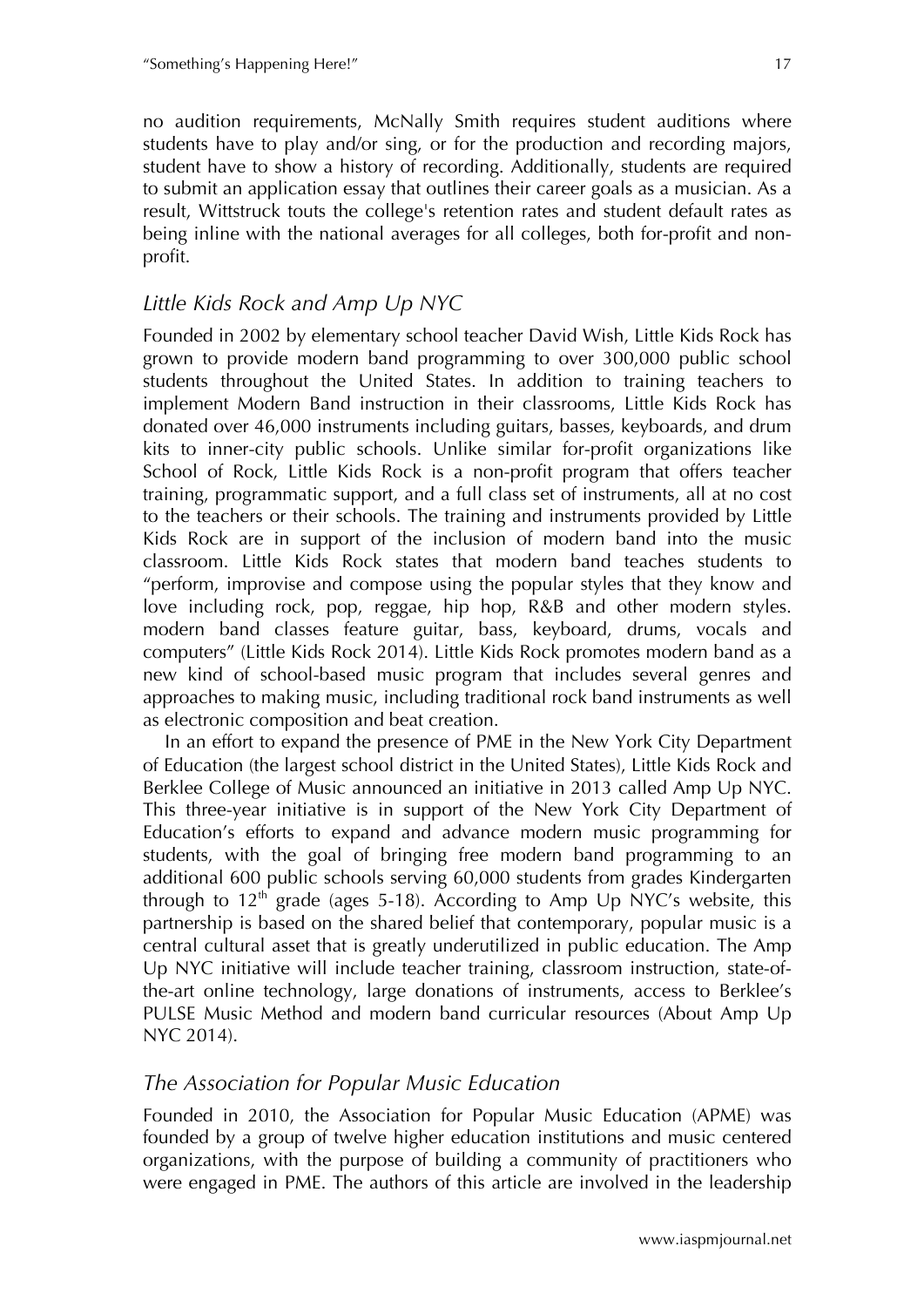of APME. The mission of the organization is to promote and advance popular music at all levels of education, both in the classroom and beyond (APME About 2014). APME was created to advocate for PME and its advancement as a discipline. In the past four years, APME has worked to provide educational opportunities for teachers and students, primarily through their annual conference. Each year, the APME conference shares best practices in PME, showcases student popular music ensembles from K-12 and higher education, and brings together practitioners engaged in PME. At their June 2014 conference at the University of Southern California in Los Angeles, APME featured presentations, workshops, and panels from popular music educators, industry professionals, college students, and art administrators. The conference also featured contributions from public colleges, private universities, for-profit colleges, community colleges, for-profit organizations, and non-profit organizations all with the expressed goal to build community, identify best practices, and build advocacy for PME. The Association for Popular Music Education identifies its goals and objectives as:

- 1. To promote the education of popular music (advocacy);
- 2. To create educational opportunities for educators and students of popular music at all levels;
- 3. To identify, develop, and promote best practices in the teaching and learning of popular music;
- 4. To encourage a connection between the music industries and popular music education;
- 5. To foster collaboration among artists, teachers, scholars, and organizations to advance popular music.

## Conclusion

We hope this article provides insight into the unique characteristics of PME initiatives currently operating in the United States. We have tried to provide a sense of the history of PME programs in the United States, the breadth of those programs currently operating, and snapshots of six specific initiatives that are particularly noteworthy. Although the number of opportunities to learn popular music in the United States continues to grow, PME programs remain exceptional at primary, secondary, and tertiary levels of institutionalized music education. In fact, music teachers who develop PME programs often face formidable resistance (Pignato 2013). The participatory, collaborative ways in which popular musicians learn often conflicts with the social, cultural, and political forces embedded in United States institutional schooling.

As this survey of PME in the United States illustrates, each organization faces issues particularized to and emergent from its unique context. Such issues are too many to adequately cover in this survey. However, as Hebert (2011) has noted, some issues impact PME programs across contexts. Those issues include gender imbalance, canonization of repertoire, and standardization of accepted practices and pedigrees. An examination of these issues reveals the need for a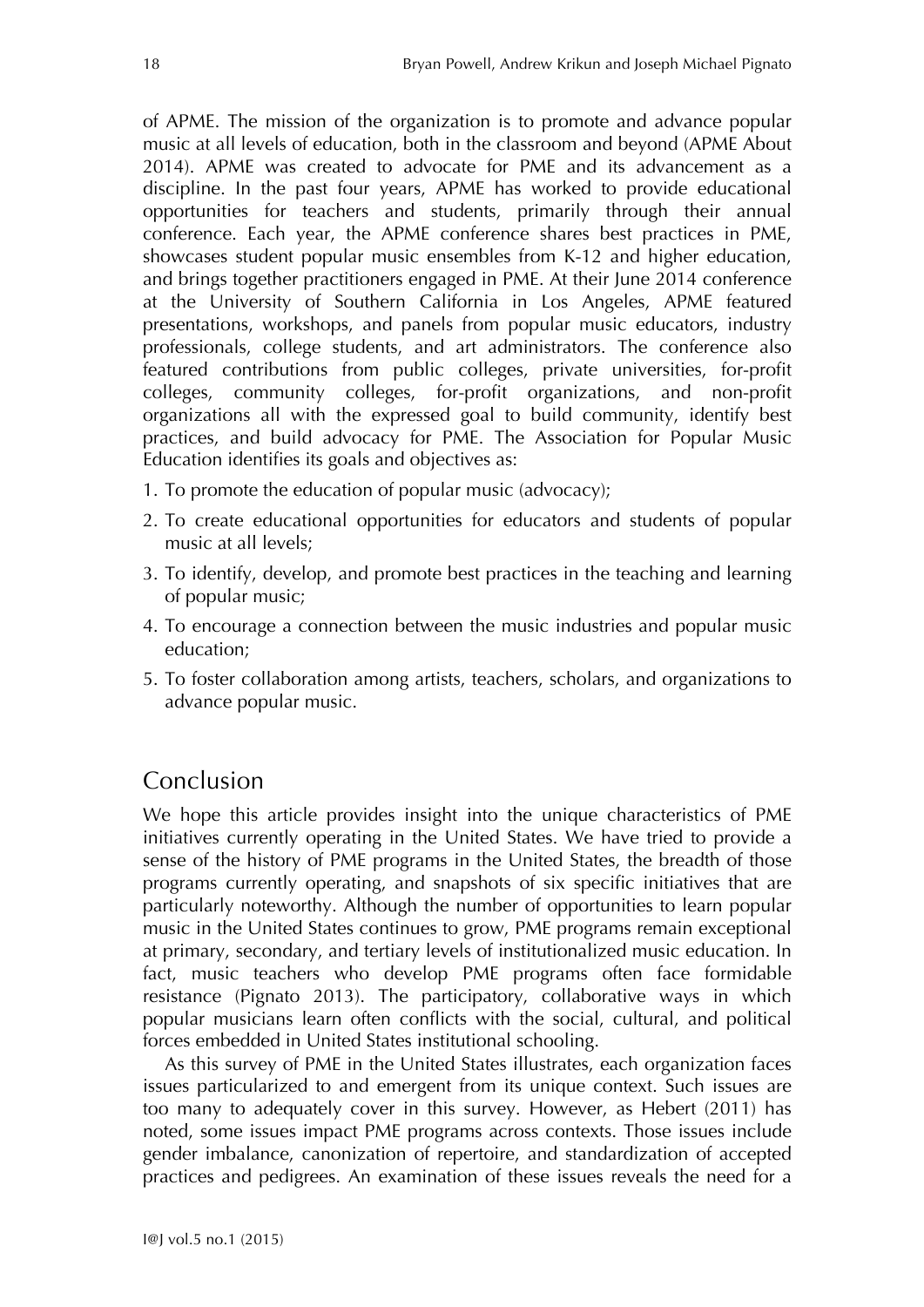myriad of approaches toward popular music pedagogies. One such issue is the role of auditions and criteria for popular music participation. At Bergen Community College, all students are welcome to sign up for the Pop/Rock Ensemble, regardless of their musical ability. On the other side of the spectrum, USC accepted only 8% of the 400 applicants this past year onto their Popular Music Performance program. The selective entry process of many higher education institutions that teach popular music highlights the need for other PME institutions and organizations to offer opportunities for increased participation. As Carruthers (2006: 7) stated,

While other potential partners may be wholeheartedly committed to barrierfree access to lifelong learning, universities are only partly on board. Degree programs have, for a number of good reasons, selective intake […]. This places universities at odds with current mainstream philosophies of lifelong learning where everyone is encouraged to participate to the best of one's ability.

Equal participation by all students in popular music ensembles regardless of ability or gender is a goal of Little Kids Rock, who seek through their methodological approach of *Music as a Second Language* to reach all students and encourage music making inside and outside of the classroom. While it is possible to argue the merits of audition-based ensembles and open-access ensembles, both approaches are useful within PME. It is beneficial to offer some aspiring popular musicians an opportunity to play at competitive levels that might only be possible in auditioned ensembles. Similarly, open-access ensembles, like those at BCC offer the opportunity for all students to participate and develop a love for music.

As mentioned previously in this article, PME in the United States has focused on historical, musicological, and cultural studies. Such study of popular music often fell outside the purview of music departments and their traditional curricula. More recently, music departments have started developing popular music performance ensembles and performance oriented curricula and degree programs. A dearth of popular music in music teacher education programs persists, however. Hebert (2011: 17) pointed out that while there has been progress in the inclusion of popular music in music education, "teacher education programs have generally tended to be the slowest domain of the educational sector to respond to new developments". This slow response is represented in the higher education schools represented in this study, as none of the featured schools focus on PME as it pertains to pre-service teacher education. It is for reasons such as these that the Association for Popular Music Education is so vital in the United States. As a practitioner-based organization, APME is helping to share methodologies, pedagogies, and practical approaches to the teaching of popular music, with a focus inclusive of K-12 PME programs. Although a US association, APME seeks to bring its members into an international community of popular music educators, musicians, and scholars who have been addressing similar issues in their research and practice.

The proliferation of PME in the United States has led to a variety of opportunities for students of all ages to create, perform, respond, and connect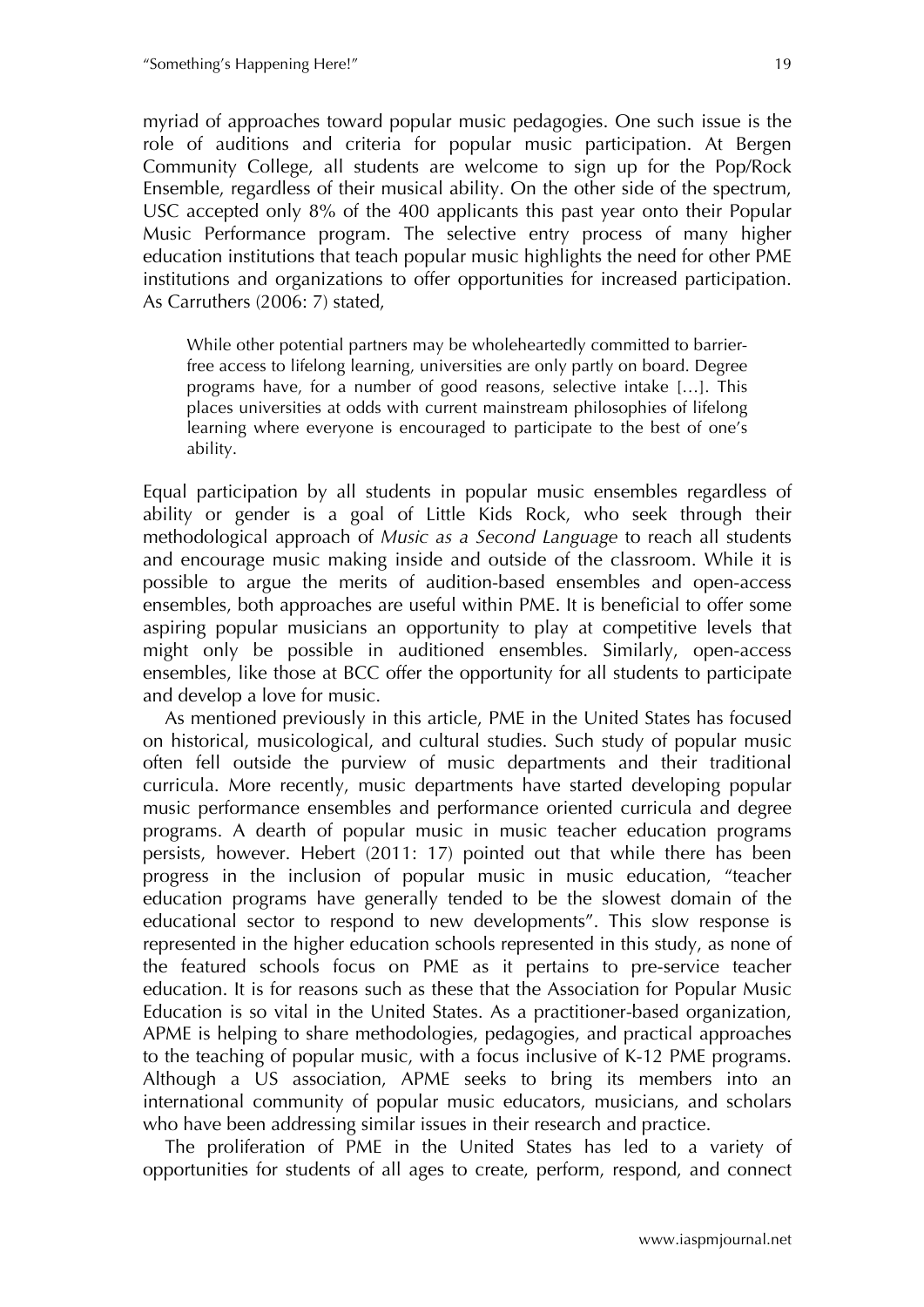with popular musics. As this brief snapshot of American institutions and organizations that are engaged in PME demonstrates, PME in the United States is alive with possibilities and promise.

### References

About Amp Up NYC. 2014. About Amp Up NYC.

http://www.littlekidsrock.org/ampupnyc/. Accessed: 11 June 2014.

- Alper, G. 2007. Towards the Acceptance of a Bachelor of Music Degree in Popular Music Studies. *College Music Symposium* 47: 163-4.
- APME. 2014. APME About. http://www.popularmusiceducation.org/about/. Accessed: 11 June 2014.
- Bergen Community College Performing Arts. 2014.
- http://www.bergen.edu/academics/academic-divisions-departments/performingarts/our-programs. Accessed: 11 June 2014.
- Bruce Hornsby Creative American Music Program. 2014.
- http://www.creativeamericanmusic.net/html/about.html. Accessed 11 June 2014.
- Byrn, C. 1926. A Vocational Music Course in the High Schools. *Journal of Proceedings of the Nineteenth Annual Meeting of the Music Supervisors National Conference*, April 12-16: 238-248.
- Carruthers, G. 2006. Universities and the Music-Learning Continuum. *International Journal of Community Music.* http://www.intljcm.com/articles/Volume%204/Carruthers4/Carruthers4.pdf. Accessed: 17 January 2011.
- Choate, R. Ed. 1968. *Documentary Report of the Tanglewood Symposium*. Washington, DC: Music Educators National Conference.
- Crawford, R. 2000. *The American Musical Landscape: The Business of Musicianship from Billings to Gershwin*. Updated edition with a new preface. Berkeley: University of California Press.
- Dougherty, K. D. 2001. *The Contradictory College: The Conflict Origins, Impacts, and Futures of the Community College*. Albany, NY: State University of New York Press.
- Eastern Tennessee State University Music. 2014. http://www.etsu.edu/cas/music/. Accessed: 11 June 2014.
- Edwards, B. 2011. Alex Waldemar Christensen.
- http://ragpiano.com/comps/chrstnsn.shtml. Accessed: 1 September 2011.
- Girls Rock. 2014. http://girlsrockcampalliance.org/. Accessed: 11 June 2014.
- Greenwald, D. 2013. USC Music School Teaches the Art of Making a Pop Hit.
- http://www.rollingstone.com/music/news/usc-music-school-teaches-the-art-ofmaking-a-pop-hit-20130708. Accessed: 11 June 2014.
- Grubb, W. N. 1999. *Honored But Invisible: An Inside Look at Teaching in Community Colleges*. New York: NY Routledge.
- Hazell, E. 1995. *Berklee: The First Fifty Years*. Boston: Berklee Press.
- Hebert, D. G. 2011. Originality and Institutionalization: Factors Engendering Resistance to Popular Music Pedagogy in the U.S.A. *Music Education Research International* 5: 12-21.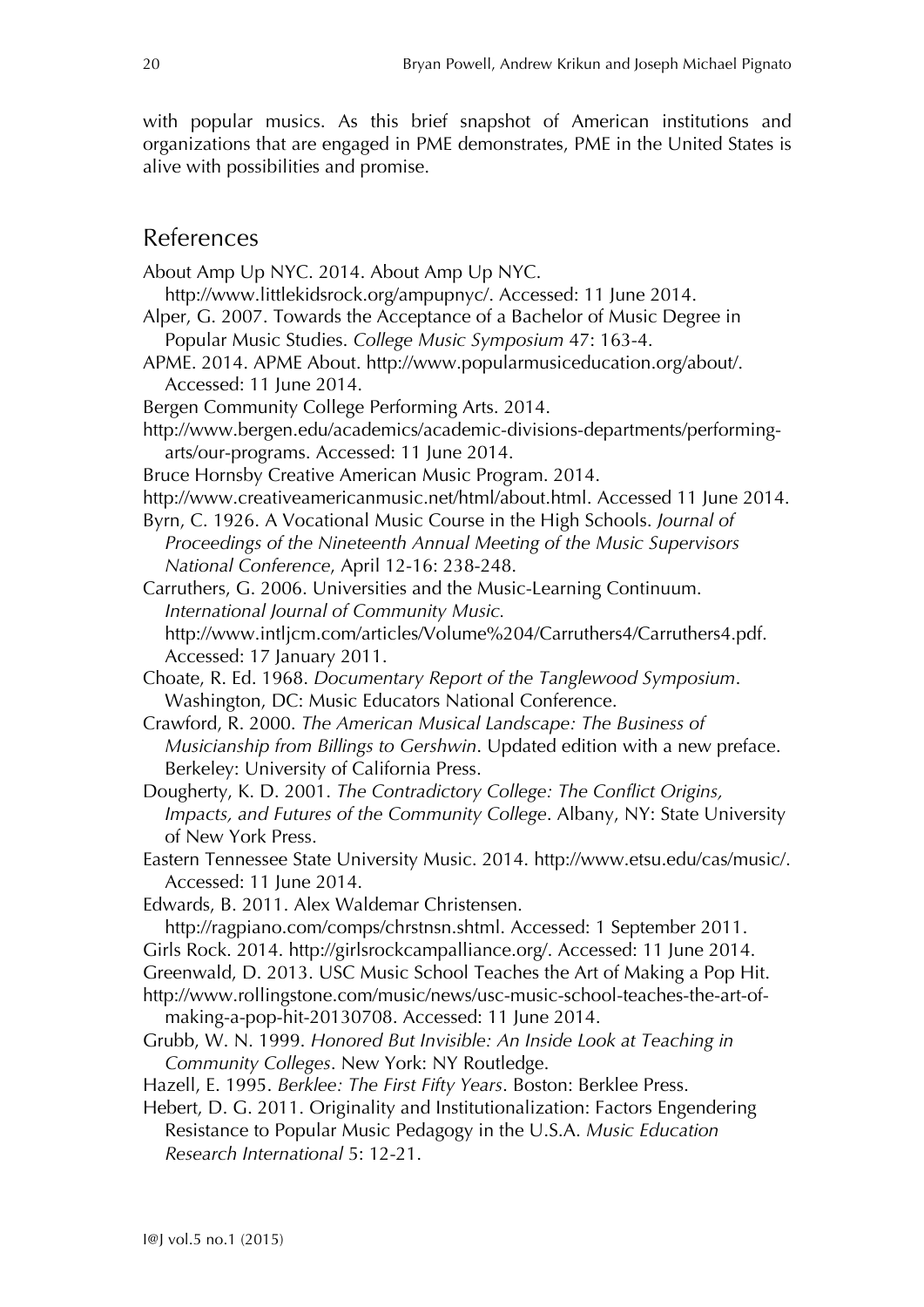- Hebert, D.G. and Campbell, P. S. 2000. Rock Music in American Schools: Positions and Practices since the 1960s. *International Journal of Music Education* 36: 14-22.
- Humphreys, J. T. 2004. Popular Music in the American Schools: What History Tells us about the Present and the Future. In C.X. Rodriguez Ed. *Bridging the Gap: Popular Music and Music Education*. Music Educators National Conference, Reston, VA: 91-106.
- Jenks, C. and Riesman, D. 2002. *The Academic Revolution*. New Brunswick, New Jersey: Transaction Publishers.
- Joyner, D. with Murphy, J. 2013. University of North Texas College of Music, Division of Jazz Studies, "The History of Jazz at North Texas". http://jazz.unt.edu/node/119. Accessed 20 September 2013.

Kaplan, M. 1943. Beethoven or a Bottle of Beer? *Junior College Journal* 13: 373- 75.

- Krikun, A.
	- 2008. Popular Music and Jazz in the American Junior College Music Curriculum During the Swing Era (1935-1945). *Journal of Historical Research in Music Education* 30 (1): 39-49
	- 2010. Mixing Memphis Soul into the Community College Curriculum Stew, *Journal of Popular Music Studies* 21 (1): 76-89.
	- 2014. *Teaching the "People's Music" at the "People's College": A Historical Study of American Popular Music in the Junior/Community College Curriculum, 1924-1955*. Ph.D. dissertation, New York University.
- Levine, L. 1988. *Highbrow/Lowbrow: The Emergence of Cultural Hierarchy in America*. Cambridge, MA: Harvard University Press.
- Lewis, R. 2008. USC Acts by Popular Demand. *Los Angeles Times*.
- http://articles.latimes.com/2008/oct/22/entertainment/et-uscpop2222. Accessed: 11 June 2014.
- Mantie, R. 2013. A Comparison of "Popular Music Pedagogy" Discourses. *Journal of Research in Music Education* 61 (3): 334-352.
- Mark, M. 2007. *A History of American Music Education*. Lanham, MD: Rowman and Littlefield.
- MSU Songwriters Take Center Stage. 2014. http://music.msu.edu/newsarchive/spring-news-2014/faculty/msu-song-writers-take-center-stage. Accessed: 11 June 2014.

Music Makes Us. 2014. http://www.musicmakesus.org Accessed: 11 June 2014. Music Makes Us Facebook page. 2014.

https://www.facebook.com/musicmakesusmnps. Accessed: 11 June 2014. Music Makes Us Initiative with Metropolitan Nashville Public Schools. 2014.

https://cppr.ku.edu/music-makes-us-initiative-metropolitan-nashville-publicschools. Accessed: 11 June 2014.

Music Makes Us: The Nashville Music Education Project. 2014.

http://www.nashville.gov/Mayors-Office/Priorities/Education/Programs-and-Initiatives/Music-Education.aspx Accessed: 11 June 2014.

Oberlin. 2014. *Music for Everyone*. http://new.oberlin.edu/conservatory/musicfor-everyone/. Accessed: 11 June 2014.

Pignato, J. M. –